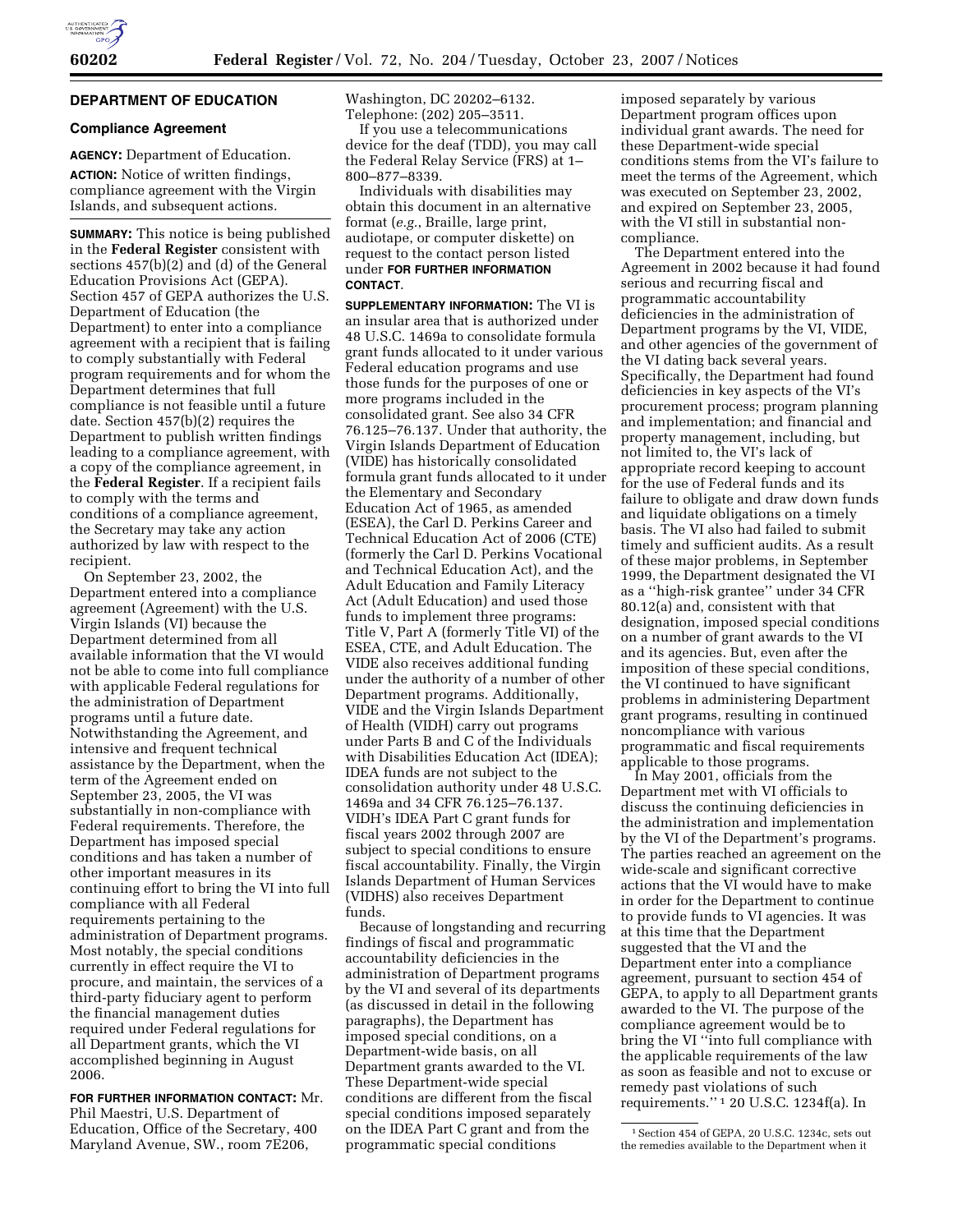order to enter into a compliance agreement with the VI, the Department had to determine, in written findings, that the VI would not be able to comply until a future date with the applicable program requirements and that a compliance agreement would be a viable means for bringing about such compliance.

In accordance with the requirements of section 457(b) of GEPA, 20 U.S.C 1234f(b), Department officials conducted public hearings in the VI in February 2002. Witnesses representing VIDE, students and parents, and other concerned organizations and individuals testified at these hearings on the question of whether the Department should grant VIDE's request to enter into a compliance agreement. The Department reviewed this testimony and all other relevant materials and concluded that, while the Department had been working closely with VIDE and with other VI agencies to address the major issues that the VI had been facing in administering Department grant programs, it was clear that the problems could not be corrected by the VI immediately and that the VI would need more than one year to correct them. Therefore, in order to remedy that condition, the Department and the VI entered into the Agreement, a comprehensive compliance agreement with a three-year term. The purpose of the Agreement, which incorporated the Department's written findings, was to allow the VI to develop integrated and systemic solutions to problems in managing its Department funds and programs. Under the terms of the Agreement, by the end of the three-year term, the VI was supposed to be in full compliance with the requirements of all programs funded by the Department. The Agreement became effective on September 23, 2002.

In November 2003, officials from the Department conducted a site visit to provide intensive technical assistance and review the VI's progress during the first year of the Agreement. While VIDE had made significant progress in some issue areas identified in the Agreement, the VI had not made progress in many key areas, particularly that of financial management, which significantly

affected its ability to manage Department funds and administer Department programs. The Department continued to monitor the VI's compliance with the terms of the Agreement and provided frequent, intensive technical assistance to the VI during the course of its three-year term. In March 2005, the Department notified the VI of its concerns regarding the VI's limited progress in meeting the goals of the Agreement. The Department required the VI to demonstrate why the Department should not begin to take immediate remedial action under the terms of the Agreement. After considering the VI's response, the Department concluded that the VI had failed to meet on a timely basis key terms and conditions of the Agreement that are critical to successful compliance with applicable requirements and that the VI would not be able to meet all of the terms and conditions of the Agreement by its expiration on September 23, 2005. In particular, the Department noted that there was a significant lack of progress on the part of the VI in developing and implementing a credible central financial management system—the cornerstone of the VI's financial management improvements that are critical to its ability to manage Department funds consistent with applicable Federal regulations concerning fiscal accountability and funds management.

Therefore, in accordance with section II.A. of the Agreement, and section 457(d) of GEPA, the Department imposed special conditions on grant awards to the VI, including a requirement that the VI procure, and maintain, the services of a third-party fiduciary agent, acceptable to the Department, to perform the financial management duties required under Federal regulations for all Department grant awards made to the VI. The VI subsequently published a Request for Proposal and selected a third-party fiduciary agent acceptable to the Department. The Department is currently monitoring the work of this third-party fiduciary agent and the VI's compliance with these special conditions and continues to provide technical assistance and oversight in a continuing effort to bring the VI into full compliance with applicable Federal regulations.

As required by section 457(b)(2) of GEPA, 20 U.S.C. 1234f(b)(2), the Agreement (which incorporates the Department's written findings in the section entitled ''Overview of Issues'', and in each ''Issue Description'' section of the Agreement) is included as appendix A of this notice.

#### **Electronic Access to This Document**

You may view this document, as well as all other Department of Education documents published in the **Federal Register**, in text or Adobe Portable Document Format (PDF) on the Internet at the following site: *http://www.ed.gov/ news/fedregister*.

To use PDF you must have the Adobe Acrobat Reader Program with Search, which is available free at this site. If you have questions about using PDF, call the U.S. Government Printing Office (GPO), toll free, at 1–888–293–6498; or in the Washington, DC area at (202) 512–1530.

**Note:** The official version of a document is the document published in the **Federal Register**. Free Internet access to the official edition of the **Federal Register** and the Code of Federal Regulations is available on GPO Access at: *http://www.gpoaccess.gov/nara/ index.html*.

**Authority:** 20 U.S.C. 1234c, 1234f.

Dated: October 18, 2007.

#### **Hudson La Force III,**

*Senior Counselor to the Secretary of Education.* 

# **Appendix A—Compliance Agreement Between The U.S. Virgin Islands and the U.S. Department of Education**

## **September 23, 2002.**

# **U.S. Virgin Islands Compliance Agreement**

I. Overview of Issues

- II. Consequences for Not Meeting the Terms and Conditions of the Agreement
	- A. Mutual Agreements and Understandings Regarding the Terms, Conditions and Enforcement of This Compliance Agreement
	- Severability
	- Additional Terms and Conditions Under 34 CFR § 80.12
	- Judicial Enforcement
	- 1. Cease and Desist Order Under 20 U.S.C. §§ 1234c(a)(2) and 1234e
	- 2. Referral to Department of Justice for Appropriate Enforcement—20 U.S.C.  $\sqrt{31416}$
	- Withholding of Grant Funds—20 U.S.C. §§ 1234c(a)(1), 1234d and § 1416
	- Escrow Account to Fund Third-Party
	- Recovery of Funds—20 U.S.C. § 1234a
- B. Criteria for Determining Consequences
- III. Reporting Requirements
- IV. Updated Plans, Action Steps, and Timelines From December 2001 Meeting V. Issues
	- Issue 1.0: Program Planning, Design, and Evaluation
- Issue Description
- Identification of Long-Term Goals
- Assessment of Current Status of Programs in Terms of Goals
- Identification of Educational Program Needs To Meet Goals

determines that a recipient ''is failing to comply substantially with any requirement of law applicable'' to the Federal program funds administered by this agency. Specifically, the Department is authorized to—

<sup>(1)</sup> Withhold funds;

<sup>(2)</sup> Obtain compliance through a cease and desist order;

<sup>(3)</sup> Enter into a compliance agreement with the recipient; or

<sup>(4)</sup> Take any other action authorized by law.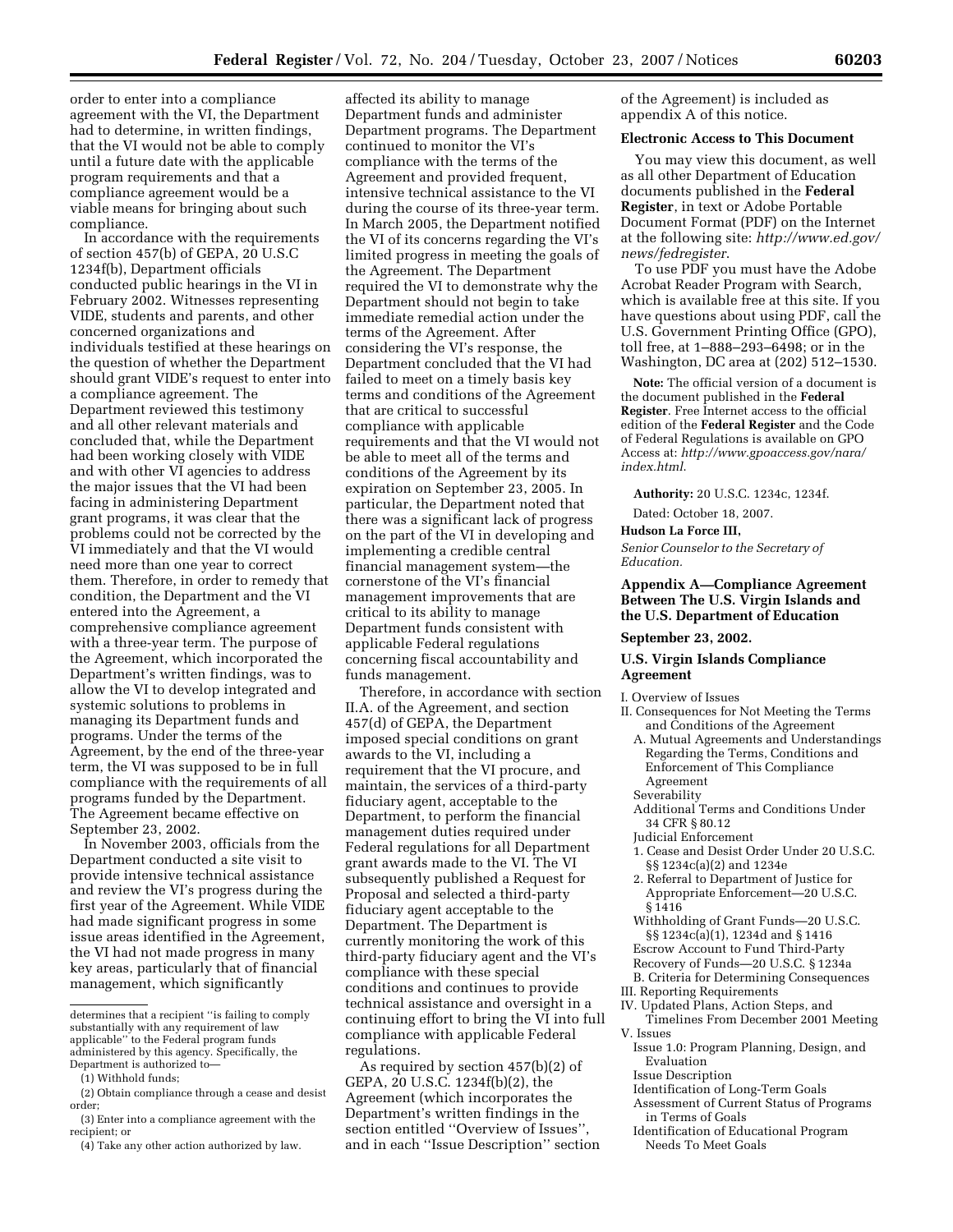Development of Program Design and State Plans or Applications That Address Identified Needs Sub-Issue 1.1: Separation of State and Local Educational Agencies Sub-Issue Description Performance Measures for Issue 1.0 and 1.1 Action Steps Required Issue 2.0: Financial Management Issue Description Sub-Issue 2.1: Credible Financial Management System Sub-Issue Description Performance Measures for Issue 2.0 and 2.1 Action Steps Required Sub-Issue 2.2: Indirect Costs Sub-Issue Description Performance Measures for Issue 2.2 Action Steps Required Sub-Issue 2.3: Obligation of Funds/ Disbursement of Obligation Sub-Issue Description Performance Measures for Issue 2.3 Action Steps Required Issue 3.0: Human Capital Issue Description Sub-Issue 3.1: Recruiting and Hiring Sub-Issue Description Performance Measures for Issue 3.0 and 3.1 Action Steps Required Sub-Issue 3.2: Inadequate Time Accounting and Supplanting Sub-Issue Description Performance Measures for Issue 3.2 Action Steps Required Issue 4.0: Property Management and Procurement Issue Description Sub-Issue 4.1: Property Management Sub-Issue Description Performance Measures for Issue 4.0 and 4.1 Action Steps Required Sub-Issue 4.2: Competitive Procurement (Improved Process) Sub-Issue Description Performance Measures for Issue 4.2 Action Steps Required

#### **I. Overview of Issues**

As a result of serious and recurring deficiencies in the administration of various Federally funded programs by the government of the U.S. Virgin Islands (VI), the U.S. Department of Education (the Department) has designated VI a ''high-risk grantee'' under 34 CFR § 80.12. The Department has been working closely with the Virgin Islands Department of Education (VIDE) and with other Virgin Islands agencies in recent months to address these major issues, but it is clear that the problems cannot be corrected by the Virgin Islands immediately, and that the Virgin Islands will need more than one year to correct them. Therefore, in order to remedy this condition, the Department has consented to enter into this comprehensive, three-year compliance agreement with VI.

Through this Compliance Agreement, the VI, with assistance from the Department, agrees to develop

integrated and systemic solutions to problems in managing Federal education funds and programs. The issues are being carefully examined and addressed from the perspective of every VI agency and local entity with management responsibility for resources or programs that have an impact on education. Solutions may involve reengineering systems and processes or implementing technology. In addition, solutions must address communication and cooperation among VI Departments, and developing a culture of ''getting the work done right.'' Whatever the solutions the VI chooses to implement, they must ensure the best educational systems possible for the people of the Virgin Islands. It is also understood that by the end of the term of this Agreement, VI must be in full compliance with the requirements of all programs funded by the Department.

The Compliance Agreement is also intended to ensure an effective planning and evaluation process throughout VI programs and initiatives. Planning and evaluation processes are the basis for determining program goals, current status, improvement needs, budgets, resources, effectiveness of results, and other important aspects of effective program management. Through this Agreement, the VI will improve its program planning and evaluation for education programs and use the plans and evaluation results to drive management and resource decisions.

This Compliance Agreement addresses four areas of crosscutting issues: (1) Program Planning, Design and Evaluation, (2) Financial Management, (3) Human Capital, and (4) Property Management and Procurement. The issues are presented as crosscutting because of the impact of other VI agencies on VIDE. Thus, it is critical that these issues be addressed not just in VIDE but across virtually the entire Virgin Islands government. In addition, the issues cannot be addressed in a piecemeal fashion and they must encompass an effective planning and evaluation process.

The Compliance Agreement lists specific action items for each crosscutting issue. However, the Department will not determine the VI's progress in meeting the terms of the Agreement only by assessing completion of listed action steps. Rather, the Department will judge progress by the systemic approaches and degree of integration that the VI brings in designing and implementing solutions to complex problems in each of the crosscutting areas, and by the demonstrated communication, cooperation, and organizational culture change toward ''getting the work done right.'' These approaches should include effective planning and evaluation of resource and management decisions that are designed to produce better educational results.

In making the critical systemic and organizational culture changes required to meet the terms of the Compliance Agreement, it is important to understand that the Agreement is not designed to benefit the Department, VIDE, or the Virgin Islands government. All of the requirements of the Compliance Agreement are directed toward one end: improving education for the students of the Virgin Islands. In the end, the Department and the VI will judge success by determining how well the VI has improved educational programs and met the terms of the Compliance Agreement.

### **II. Consequences for Not Meeting the Terms and Conditions of the Agreement**

*A. Mutual Agreements and Understandings Regarding the Terms, Conditions and Enforcement of This Compliance Agreement* 

#### Severability

The parties agree that this Compliance Agreement includes terms and conditions that apply to the various Federal programs included in the Agreement (hereafter ''covered Federal programs'') and also terms and conditions that are program specific. To that end, the parties agree that each such term and condition for each covered Federal program may constitute a separate agreement between the Virgin Islands and the Department. For purposes of 20 U.S.C. § 1234f, each such term or condition as to each covered Federal program shall be severable from each other term or condition for each of the covered Federal programs. Unless set out otherwise, a determination by the Department under 20 U.S.C. § 1234f(d) that the Virgin Islands is not meeting the terms and conditions may be specific to such term, condition or program without impacting the continuing obligations under the Agreement. That is, all other terms and conditions for all covered Federal programs or the specific term or condition for other covered Federal programs would remain in place for the duration of the Agreement or until such time as the Department determines failure by the Virgin Islands to meet those terms and conditions.

Alternatively, the parties understand and agree that a determination by the Department under 20 U.S.C. § 1234f(d) that the Virgin Islands has failed to meet any of the terms and conditions shall, at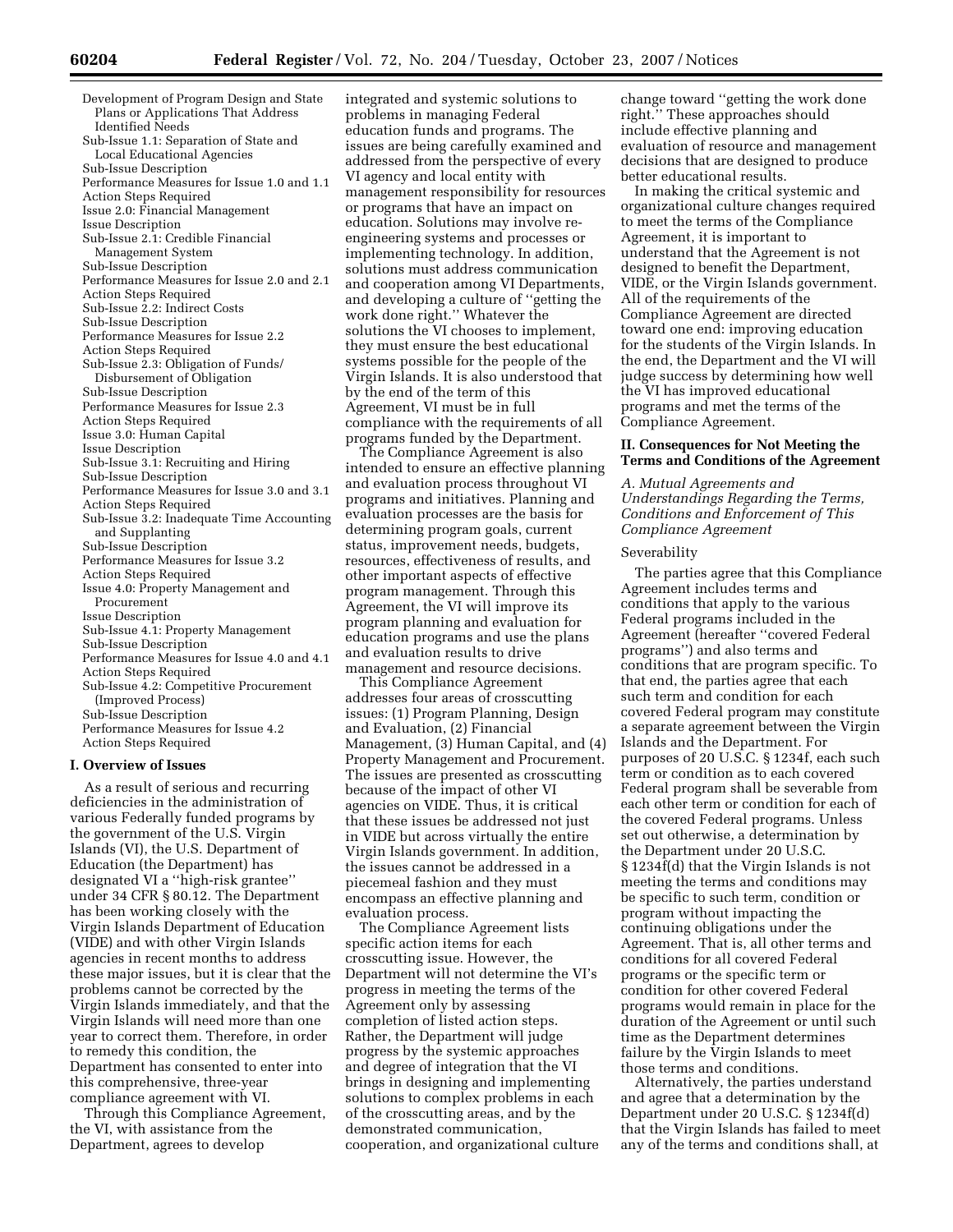the Department's discretion, be grounds for finding the Agreement, as to such terms and conditions, no longer in effect and that the Department may take any and all additional actions authorized by law. Some examples of such actions are set out below.

Additional Terms and Conditions Under 34 CFR § 80.12

Under this provision, the Department may apply additional conditions to one or more of the Virgin Islands' grants, having determined that the Virgin Islands is a ''high risk'' grantee (because it has a history of unsatisfactory performance and has not conformed to terms and conditions of previous awards).

Special conditions or restrictions may include, but are not limited to: (1) Payment on a reimbursement basis; (2) withholding authority to proceed to next phase until receipt of evidence of acceptable performance within a given funding period; (3) requiring additional, more detailed financial reports; (4) additional project monitoring; (5) requiring the Territory to obtain technical or management assistance, including the designation of a thirdparty fiduciary to administer all or part of the Virgin Islands' grants from the Department; or (6) establishing additional prior approvals. The use of a condition for one covered Federal program does not require or preclude its use for a different covered Federal program.

Under such circumstances the Department would notify the Virgin Islands as early as possible, in writing, of the: (1) Nature of special conditions/ restrictions; (2) reason(s) for imposing them; (3) corrective actions which must be taken before they will be removed and time allowed for completing corrective actions; and (4) method of requesting reconsideration of conditions/restrictions imposed.

### Judicial Enforcement

1. Cease and Desist Order Under 20 U.S.C. §§ 1234c(a)(2) and 1234e

The Department may seek injunctive relief to compel specific actions or to stop specific actions. Under this process, the Department issues a complaint to the Virgin Islands, describing the factual and legal basis for the Department's belief that the Virgin Islands is failing to comply substantially with a requirement of law including this agreement, and containing a notice of hearing. A hearing before an Administrative Law Judge (ALJ) must occur. The ALJ's report and order, requiring the Virgin Islands to stop

specific actions or compelling specific actions, becomes the final agency decision. The Department may enforce the final order by withholding any portion of the Virgin Islands' grant award or certifying the facts to the Attorney General who may bring an appropriate action for enforcement of the order.

2. Referral to Department of Justice for Appropriate Enforcement—20 U.S.C. § 1416

If the Department finds, after reasonable notice and opportunity for hearing to the Virgin Islands, that: (1) There has been a failure by the Virgin Islands to comply substantially with any provision of applicable Federal laws; or (2) there is a failure to comply with any condition of a Local Educational Agency's or the Virgin Islands' eligibility (including terms of Compliance Agreement within timelines specified in Agreement), the Department may, after notifying the Virgin Islands, refer the matter for an appropriate enforcement action, which may include referral to the Department of Justice.

# Withholding of Grant Funds—20 U.S.C. §§ 1234c(a)(1), 1234d and § 1416

If the Department finds, after reasonable notice and opportunity for hearing to the recipient, that there has been a failure to comply substantially with a requirement of law, including with this Agreement, the Department may withhold, in whole or in part, future payments to the recipient.

If the Department finds, after reasonable notice and opportunity for hearing to the Virgin Islands, that: (1) there has been a failure by the Virgin Islands to comply substantially with any provision of applicable Federal laws; or (2) there is a failure to comply with any condition of a Local Educational Agency's or the Virgin Islands' eligibility (including terms of Compliance Agreement within timelines specified in Agreement), the Department may, after notifying the Virgin Islands, withhold, in whole or in part, any further payments to the Territory. Department may limit withholding to a particular Local Educational Agency or State agency.

### Escrow Account To Fund Third Party

If the Virgin Islands fails to meet a term deemed significant by the Department in the Compliance Agreement, the Department may place an appropriate amount of the Virgin Islands grants into an interest bearing escrow account to fund the duties of a third party fiduciary agent. VI may request a reconsideration of this action.

## Recovery of Funds—20 U.S.C. § 1234a

Any funds improperly expended or not properly accounted for are subject to recovery by the Department according to 20 U.S.C. § 1234a.

#### *B. Criteria for Determining Consequences*

The Virgin Islands will provide the Department with quarterly progress reports for all of the action steps and performance measures set forth in the Agreement. The Virgin Islands and the Department agree that failure to (1) provide all required reports in a timely manner, (2) show substantial progress in completing all action steps as required, (3) complete critical action steps within the timeframe designated in the Agreement, or (4) achieve critical performance measures as specified in the Agreement, will be considered a failure to meet the terms and conditions of the Agreement.

#### **III. Reporting Requirements**

This Compliance Agreement requires regular progress reporting for all issues. VI must provide the Department (1) a description of activities and progress for the issue and its related sub-issues during the reporting period, (2) the status of each action step required to be taken during the reporting period, (3) documentation of action step completion for those steps required to be completed during the reporting period (including explanation of delays for all steps not completed that were scheduled to be completed, and expected completion dates for all unimplemented steps), (4) documentation of measures of performance and results, and (5) other data or documentation as specified within the action steps for each issue or related sub-issue in this Agreement. This information should be transmitted to the Department by updating (at least quarterly) an internet web site developed and maintained by the Virgin Islands Government. The Virgin Islands Office of Management and Budget (VIOMB) will be responsible for tracking, monitoring and reporting progress on all requirements and milestones in this Agreement in a manner that is fully accessible to the Department and the public. Information in the progress tracking web site should be updated continuously, but in any event, no later than 30 days from the last day of each quarter. The first quarterly period will encompass the time from which all parties sign this Agreement through December 31, 2002.

The VI and the Department agree that the following performance measures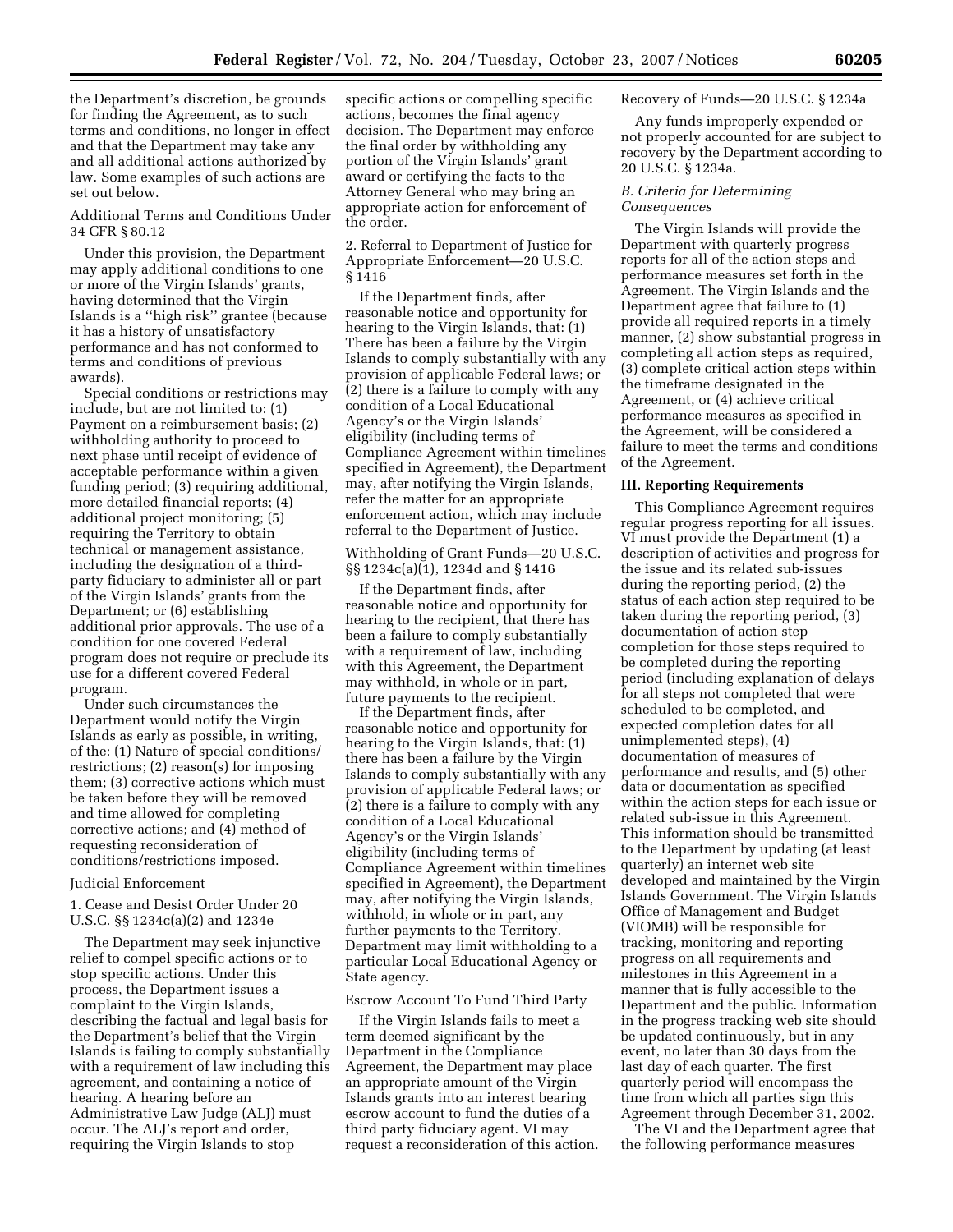apply for each issue and sub-issue, in addition to other performance measures specified throughout this Agreement.

1. All plans, other documents, and reports are timely, complete, accurate, and address the requirements set forth in this Agreement.

2. All action steps are implemented within the timeframes set forth in this Agreement.

3. Implementation of action steps demonstrates progress towards achieving the outcomes or performance measures set forth in this Agreement.

# **IV. Updated Plans, Action Steps, and Timelines From December 2001 Meeting**

Action steps and timelines that the VI developed in December 2001 are included in the issue descriptions throughout this document. The VI will need to assess the action steps and timelines developed in December and determine if (1) the action steps fully meet the requirements of this Agreement, (2) the action steps will move the VI toward achieving the required performance measures, and (3) the timelines need to be modified within the time boundaries set forth in this Agreement. Updating the December action steps and timelines into plans for which the VI will be accountable is a critical action step for each issue and sub-issue. Once the VI develops a plan for each issue or sub-issue, as specified in this Agreement, and the Department agrees to the plan, the action steps and timelines in the plan will become additional requirements of this Agreement and be subject to the reporting requirements and consequences for not meeting terms and conditions as set forth in this Agreement. The Department will assist by consulting with VI to develop reports or reporting formats that shall satisfy the reporting requirements as set forth in this Agreement. The Department will also assist, to the extent that resources are available, the VI with the orientation and training of personnel.

The remainder of this document provides issue descriptions, action steps, and performance measures for (1) Program Planning, Design and Evaluation, (2) Financial Management, (3) Human Capital, and (4) Property Management and Procurement.

### **V. Issues**

### *Issue 1.0: Program Planning, Design, and Evaluation*

### Issue Description

Because the stated purpose of this Agreement is to improve education for the students of the VI, it is critical to

successfully meeting the terms of this Agreement that the VI use the first year of the next three year period to develop long-term goals, assess the current status of each program receiving Federal assistance, and design coherent programs to bridge the gap between the current status of education in the VI and its educational goals and applicable requirements.

An issue of significant importance to program planning, design, and evaluation is the legal and administrative impact of the organizational structure and legal classification of the various educational agencies in the Virgin Islands. This Compliance Agreement has been drafted in reliance upon the mutual understanding that the Virgin Islands has established and maintains a State educational agency (SEA) and two local educational agencies (LEA), as defined under Federal law. Thus, for purposes of administering its Federal grants, VIDE, as the SEA, must make steady progress towards meeting all Federal requirements that are related to that designation, including where specified, providing LEAs, the St. Thomas/St. John school district and St. Croix school district, the appropriate levels of Federal funding and autonomy required under each Federal program's requirements. Therefore, by entering into this Agreement, the VI acknowledges the Department's reliance upon this designation, agrees to comply with the specific Federal requirements that apply through this designation and agrees not to change this designation during the period of this Agreement without the prior approval of the Department.

Effective planning and design includes the following elements: (1) program goals stated in measurable terms (outcome measures), (2) baseline assessments of current status (baseline measures), (3) comparison of current status to program goals (baseline measures to outcome measures), (4) a report of areas where current programs do not meet goals, (5) a plan to improve current programs to meet goals, (6) a schedule for implementing the plan, (7) measures to determine if the plan implementation is having the intended effect, and (8) options for further modification if implementing the plan is not having the intended effect. Any planning and design process will take into account Federal and State requirements for each program, as well as other applicable professional standards. In addition, the planning process should include citizen and/or customer input and feedback; input is a vital part of the process to set goals, and

feedback is equally significant in assessing results. A critically important aspect of the planning and design process is that it is fully integrated as the foundation for other program-related decisions about budgets, financial management, personnel requirements, and other resource needs.

In order to fully implement this process, a comprehensive, school-based, statewide plan will be developed. The Department will provide model comprehensive plans, if appropriate, and referrals to successful jurisdictions for guidance. VI will seek the assistance of expert consultants and other grantees to provide hands-on guidance in completing the comprehensive planning process. Reasonable and necessary expenses for this assistance will be considered allowable costs chargeable to a Department grant to be awarded by September 30, 2002, provided an approvable application is received in a timely manner. The expected outcomes identified in this plan, among other federally and locally identified outcomes, will include:

• Schools gain greater site-based authority to determine needs and apply funding to those needs.

• School site-based management will be enhanced through greater school community involvement and increased awareness of accountability.

• Programs can be implemented that best fit the needs of the individual school population rather than one district approach for all.

• Activities conducted under this plan bring VI into compliance with statutory and regulatory requirements for Department programs.

In general, the comprehensive statewide plan should be based on information derived from individual school plans. These school plans should include, at a minimum, the components listed below.

• A comprehensive needs assessment of the entire school, based on information about student academic achievement.

• Strategies that provide opportunities for all children to meet proficient and advanced levels of academic achievement, use effective methods of instruction that are based on scientific research and address the needs of all children in the school.

• Instruction by highly qualified teachers as defined by the Elementary and Secondary Education Act.

• High quality and ongoing professional development for teachers, principals, and other staff.

• Strategies to attract high-quality teachers in all schools, but with special emphasis on high-need schools.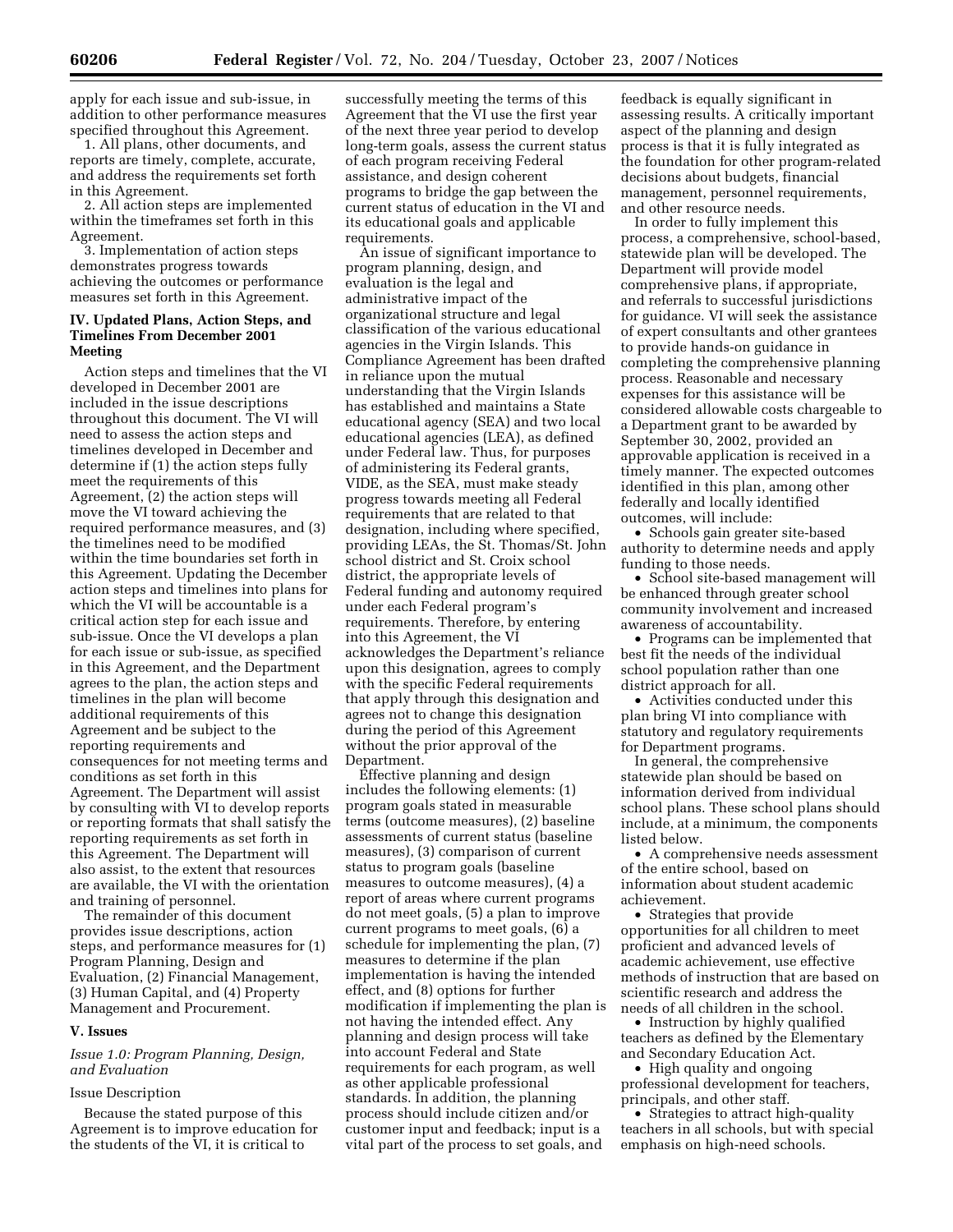• Strategies to increase parental involvement.

• Plans for assisting preschool children in the transition from early childhood programs to local elementary school programs.

• Measures to include teachers in decisions about academic assessment.

• Assistance for children who experience difficulty mastering the proficient or advanced levels of academic achievement standards.

• Coordination and integration of Federal, State and local services and programs.

• Annual report cards for the performance of each school as defined by the Elementary and Secondary Education Act.

• All expenditures are allowable under the requirements of each grant and applicable program.

This comprehensive plan for reforming the total instructional program in the school should be developed during the first year period, with the involvement of staff, parents, administrators, and others. The plan must:

• Describe how the school will implement the components summarized above.

• Describe how the school will use resources to implement the components.

• Include a description of Federal, SEA, and LEA programs that will be available in the individual school.

• Describe how the school will provide parents with individual student academic assessment results and other information about the individual schools, including interpretation of the results, in understandable language.

#### Identification of Long-Term Goals

For each Federal program it is important to identify the desired or required outcomes, so VI can measure improvement for that program by how close it is to achieving these goals as well as maintaining improvement on a continuous basis. Examples of this are:

• For the Title V, Part A program, the law requires states to aim for increased student academic achievement or improved quality of education for all students.

• For the Vocational Education and Adult Education programs, the desired outcomes are defined by the program statutes in terms of the core indicators of performance or additional VIidentified indicators that measure student performance.

Assessment of Current Status of Programs in Terms of Goals

This sub-issue involves an assessment at the VI-wide and school level of each

Federal program in terms of the goals identified. It also requires VI to identify a measurement approach (a method for measuring) for each goal or core indicator. Once the measurement approach is identified, VI must establish a baseline that reflects the current status for each goal or indicator. Examples of this include:

• For the Title V, Part A program, VI must identify the current academic levels for the students benefiting from the program, which is the baseline, and establish incremental targets for improvement to reach the goals identified in sub-issue 1.2.

• For the Vocational Education and Adult Education programs, the VI must establish a baseline and levels of performance (incremental targets) for each required core indicator and any VIidentified indicators for each of the subsequent years of this Agreement.

Identification of Educational Program Needs to Meet Goals

Once the VI has identified its baselines in comparison to its goals, it must identify the needs that have to be met to bridge the gap between the baseline (current status) and the goals. The needs must be consistent with the purposes and allowable activities under each program. In developing program activities, VIDE will have as a goal that by the end of the three year period of this agreement, 95% of the Federal education funds will be spent on instructional activities and directly related expenditures.

Development of Program Design and State Plans or Applications That Address Identified Needs

The VI must develop, prepare, and submit to the Department a State application in conformance with the requirements of each program for which funds are being expended and any other requirements set forth in this Agreement. These applications should be based on information gathered from the school-based comprehensive plans developed under this section.

## *Sub-Issue 1.1: Separation of State and Local Educational Agencies*

### Sub-Issue Description

In a letter dated August 1, 2001, at the request of the Department and VIDE, the Attorney General of the Virgin Islands provided the legal opinion that under local law, the structure and functions of the various educational agencies in the Virgin Islands were divided into, VIDE, as the SEA, and the St. Thomas/St. John school district and the St. Croix school

district, as the two LEAs. This has significant implications for the administration of Federal education programs. For example, under Part B of the Individuals with Disabilities Education Act, the SEA must ensure that eligible LEAs receive subgrants under the formula specified at 34 CFR § 300.712. Additionally, under Title V of ESEA, an LEA is to have complete discretion in deciding how to allocate funds among the allowable Title V program areas, and must ensure that its Title V expenditures carry out the purposes of the program and are used to meet the educational needs in schools within the LEA. The specific terms of this Compliance Agreement contemplate the administrative structure of one SEA and two LEAs.

Performance Measures for Issue 1.0 and 1.1

1. By the end of the three-year period of the Compliance Agreement, VI will be in full compliance with the program requirements of all Department grants for which VI expends funds and any other requirements set forth in this Agreement.

2. VI's implementation of the action steps described below brings it into full compliance with the standards and assessment requirements of Title I, ESEA that all States were required to meet by the end of the 2000–2001 school year, no later than the end of the three-year period of the Compliance Agreement.

3. By the end of the three-year period of the Compliance Agreement, VI must have developed a detailed plan for how it will comply with the requirements of the Elementary and Secondary Education Act, including Title I, Part A of the ESEA as reauthorized by the No Child Left Behind Act. We expect that at the end of the three-year period, VIDE will apply for most or all of the individual programs authorized under the Elementary and Secondary Education Act, the Adult Education and Family Literacy Act rather than consolidating them.

4. By the end of the three-year period of the Compliance Agreement, VI's implementation of the action steps described below must bring its programs into full compliance, with respect to Federal law and with the obligations and responsibilities of a single SEA and two LEAs.

Action Steps Required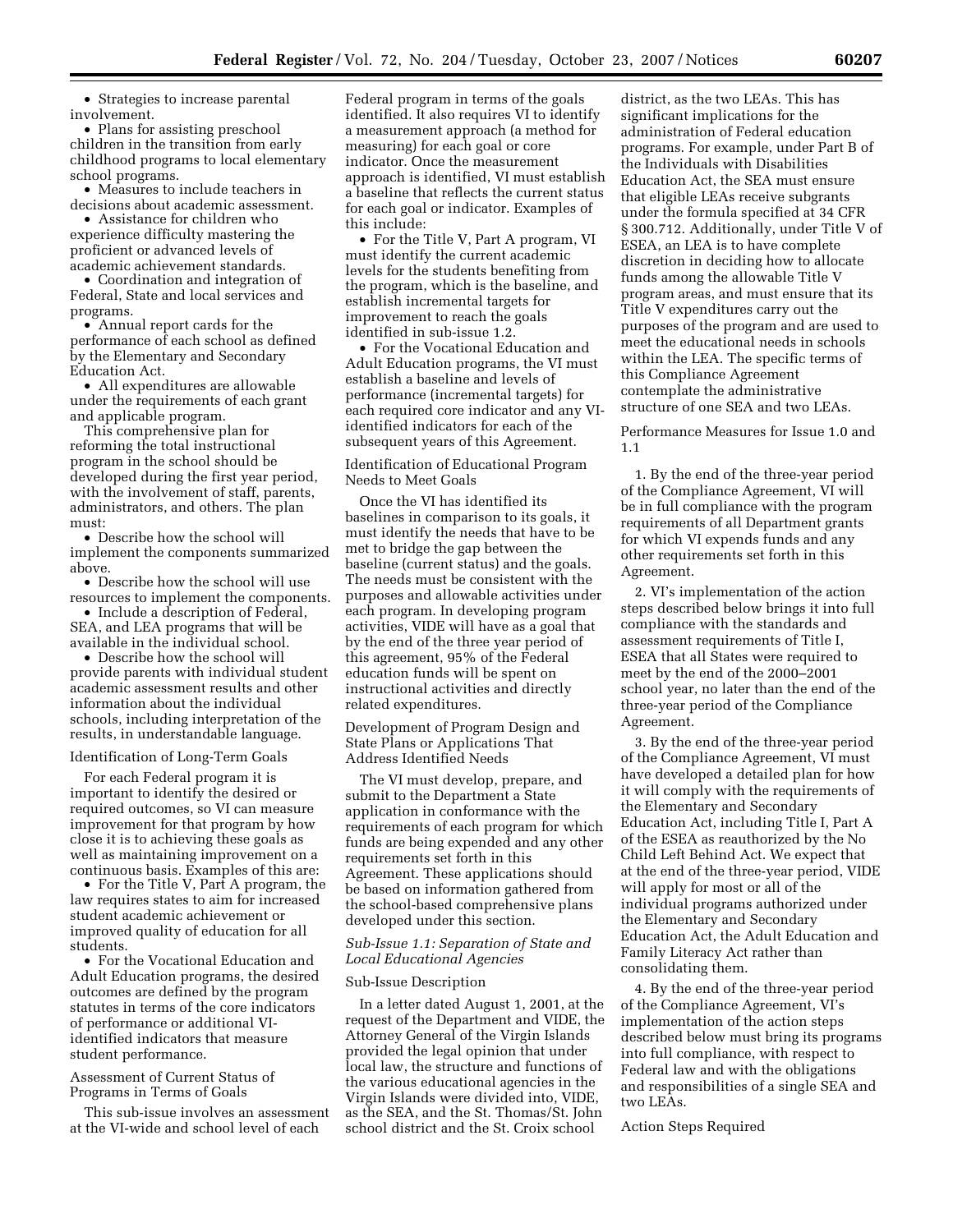| Year 1                                                                                                                                                                                                                                                                                                                                                                                                                                                                                                                                                                                                                                                                                                                                                                                                                                                                                                                                                                                                                                                                                                                                                                                                                                                                                                                                                                                                                                                                                                                                                                                | Year 2                                                                                                                                                                                                                                              | Year 3                                                                                                                                                                                                                                                                                              |
|---------------------------------------------------------------------------------------------------------------------------------------------------------------------------------------------------------------------------------------------------------------------------------------------------------------------------------------------------------------------------------------------------------------------------------------------------------------------------------------------------------------------------------------------------------------------------------------------------------------------------------------------------------------------------------------------------------------------------------------------------------------------------------------------------------------------------------------------------------------------------------------------------------------------------------------------------------------------------------------------------------------------------------------------------------------------------------------------------------------------------------------------------------------------------------------------------------------------------------------------------------------------------------------------------------------------------------------------------------------------------------------------------------------------------------------------------------------------------------------------------------------------------------------------------------------------------------------|-----------------------------------------------------------------------------------------------------------------------------------------------------------------------------------------------------------------------------------------------------|-----------------------------------------------------------------------------------------------------------------------------------------------------------------------------------------------------------------------------------------------------------------------------------------------------|
| 1. The VI must submit to the Department within<br>120 days from the date of the compliance<br>agreement, an approvable action plan that<br>can demonstrate steady progress toward de-<br>veloping a comprehensive statewide plan and<br>fiscal year 2003 consolidated grant applica-<br>tion described in items two and three below.                                                                                                                                                                                                                                                                                                                                                                                                                                                                                                                                                                                                                                                                                                                                                                                                                                                                                                                                                                                                                                                                                                                                                                                                                                                  | 1. In the second year of the Compliance<br>Agreement, the VI will implement the com-<br>prehensive, statewide plan and dem-<br>onstrate that it is achieving the program<br>goals that are required.                                                | 1. In the third year of the Compliance Agree-<br>ment, the VI will implement the comprehen-<br>sive, statewide plan and demonstrate that it<br>is achieving the program goals that are re-<br>quired.                                                                                               |
| 2. Within the first year of the Compliance<br>Agreement the VI must develop a com-<br>prehensive, school-based, statewide action<br>plan for complying with the requirements of<br>various programs funded by the Department<br>including, but not limited to: Title I, Part A of<br>ESEA standards and assessment require-<br>ments, Vocational Education State Plan, Oc-<br>cupational and Employment continuation<br>grant, Adult Education, and Title V-A. The<br>plan must include, at a minimum, the fol-<br>lowing elements: (1) Goals stated in measur-<br>able terms (outcome measures) based on<br>program requirements; (2) baseline assess-<br>ments of the VI's current status (baseline<br>measures); (3) comparison of the VI's current<br>status to the goals including an appropriate<br>needs assessment; (4) a report of areas<br>where current programs do not meet goals;<br>(5) action steps to improve current programs<br>to meet goals; (6) a schedule with clear, rea-<br>sonable completion dates for implementing<br>the action steps; (7) measures to determine if<br>the plan implementation is having the in-<br>tended effect; (8) options for further modifica-<br>tion if implementing the plan is not having the<br>intended effect; (9) demonstration of citizen<br>and customer input and feedback; and (10)<br>demonstration of its foundation for decisions<br>about budgets, personnel requirements, and<br>other resource needs. Other requirements of<br>the plan are included in section 1.0 above<br>and applicable laws and regulations. | 2. In the second year of the Compliance<br>Agreement, the VI will demonstrate steady<br>progress towards meeting all Federal re-<br>quirements related to the designation of a<br>single SEA and two LEAs and is ready to<br>meet all requirements. | 2. In the third year of the Compliance Agree-<br>ment, the VI will meet all Federal require-<br>ments related to the designation of a single<br>SEA and two LEAs and is ready to meet all<br>requirements.                                                                                          |
| 3. Within the first year of the Compliance<br>Agreement the VI must include in the devel-<br>opment of a comprehensive, school-based,<br>statewide action plan such action steps that<br>will show steady progress in meeting the re-<br>quirements of Department grants with respect<br>to separate SEA/LEA issues described in<br>sub-issue 1.1 above.                                                                                                                                                                                                                                                                                                                                                                                                                                                                                                                                                                                                                                                                                                                                                                                                                                                                                                                                                                                                                                                                                                                                                                                                                              | 3. The VI will prepare and make public annual<br>report cards for the performance of each<br>school as defined by the No Child Left Be-<br>hind Act.                                                                                                | 3. By the end of the three-year period of the<br>Compliance Agreement, VI will have sub-<br>mitted a detailed plan for how it will comply<br>with the requirements of the No Child Left<br>Behind Act, including Title I, Part A of the<br>ESEA as reauthorized by the No Child Left<br>Behind Act. |
| 4. Prepare and submit semi-annual expenditure<br>report that includes certification that all ex-<br>penditures are for allowable purposes (the re-<br>ports will include the detail required in the FY<br>2000 special conditions).                                                                                                                                                                                                                                                                                                                                                                                                                                                                                                                                                                                                                                                                                                                                                                                                                                                                                                                                                                                                                                                                                                                                                                                                                                                                                                                                                   | 4. The VI will prepare and submit semi-annual<br>expenditure report that includes certification<br>that all expenditures are for allowable pur-<br>poses (the reports will include the detail re-<br>quired in the FY 2000 special conditions).     | 4. The VI will prepare and make public annual<br>report cards for the performance of each<br>school as defined by the No Child Left Be-<br>hind Act.                                                                                                                                                |
|                                                                                                                                                                                                                                                                                                                                                                                                                                                                                                                                                                                                                                                                                                                                                                                                                                                                                                                                                                                                                                                                                                                                                                                                                                                                                                                                                                                                                                                                                                                                                                                       |                                                                                                                                                                                                                                                     | 5. The VI will prepare and submit semi-annual<br>expenditure report that includes certification<br>that all expenditures are for allowable pur-<br>poses (the reports will include the detail re-<br>quired in the FY 2000 special conditions).                                                     |

### *Issue 2.0: Financial Management*

#### Issue Description

It is critical to successfully meeting the terms of this Agreement that the VI use the next three years to develop a credible central financial management system (FMS). In brief, such a system would provide the correct amount of funds, in the correct accounts, in a timely manner, all the time. Credible

financial management includes systems, policies, and procedures that (1) provide access to accurate information when needed, (2) account appropriately for funds, (3) ensure timely deposits or draw down of funds, (4) ensure timely and accurate payments, and (5) otherwise enable and support generally accepted government financial management and accounting standards and requirements. In addition, VIDE,

VIDF and other VI Departments must demonstrate improved communication and cooperation to develop an FMS that meets needs across the VI.

Through the terms of this Agreement, financial management systems will be integrated with one another (i.e., across departments) and with other management systems (including budget, human resource management, property and procurement, and planning and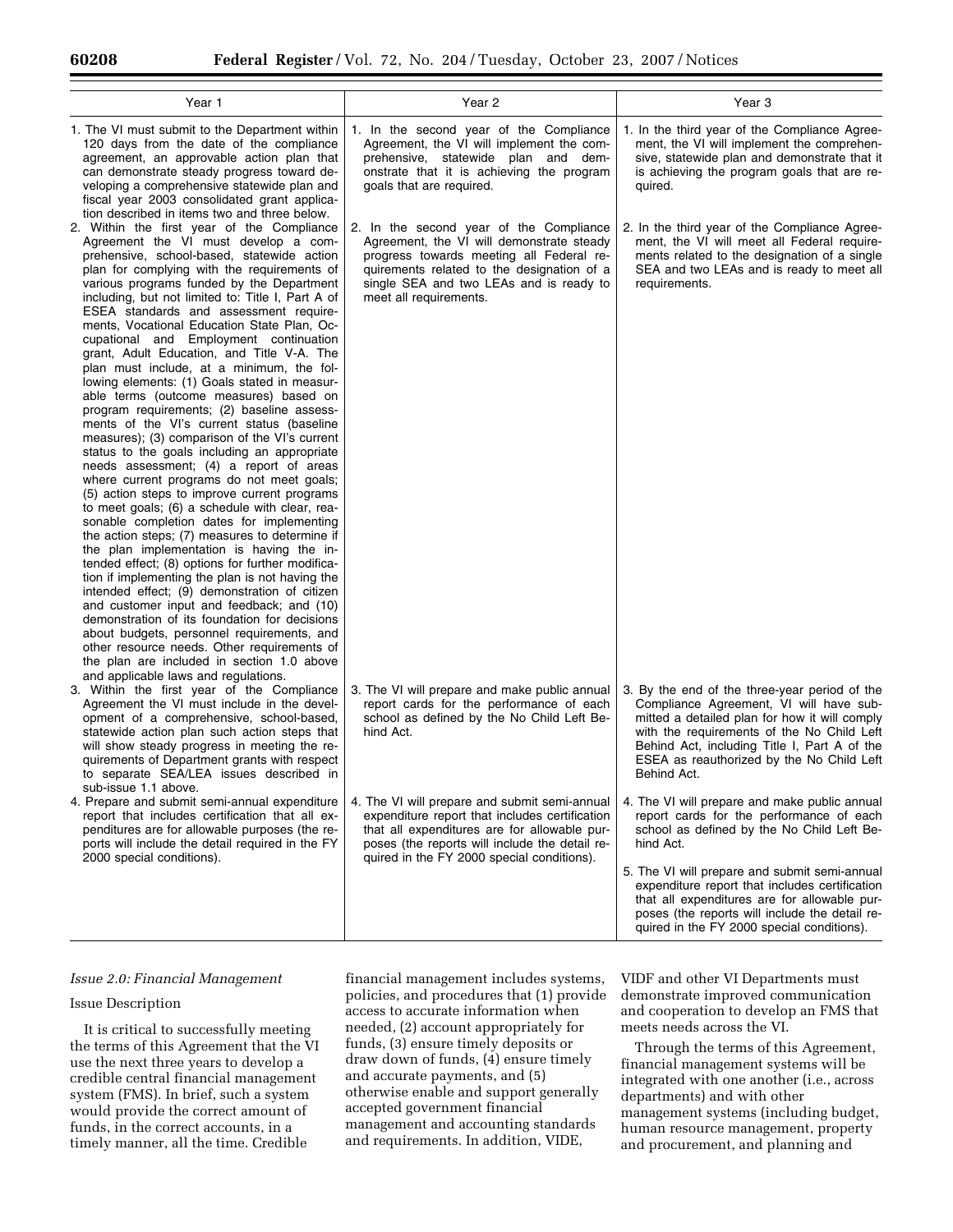evaluation). One example of the integration required includes connecting financial management policies and systems with time and attendance systems to ensure appropriate payment and accounting for staff time. It is especially important for the purposes of this Agreement that the VI financial management system is effectively integrated with all management systems and procedures in VIDE.

All of the action steps to address the financial management issue are important, but it is a critical factor for success that the VI improve its cash management function immediately. The cash management function must be able to provide timely and accurate information about each draw down of funds from the Department. Inability to track drawn down funds will be considered a failure to meet the terms and conditions of this Agreement.

In addition to the overall requirement to develop a credible central FMS, this Compliance Agreement also addresses issues related to (1) indirect costs, and (2) obligation of funds and disbursement of obligations. Both issues are closely tied to a credible FMS and the Department will assess progress in meeting the terms of this Agreement by the systemic approaches and degree of integration that the VI brings in designing and implementing solutions to all of its longstanding problems in the financial management area.

# *Sub-Issue 2.1: Credible Financial Management System*

#### Issue Description

This sub-issue involves many areas that must be systemically addressed. In

December 2001, VI staff identified a series of action items related to addressing the FMS issues, including information flow, adjustments, system improvements, training, payroll, reporting systems, draw downs, and other areas. Department staff have further supplemented VI's list. One example of the FMS issue was illustrated in the 2000 single audit findings: the auditors are still using different Department (e.g., VIDE) accounting records to compare with Department of Finance records. Invariably, the cash accounts show shortages in terms of amounts drawn from Federal agencies as compared to VI Departments' records.

To satisfy the requirements of this Agreement, the VI will develop a credible central FMS in which records account for all draws and expenditures of Federal education funds. VI agencies and single auditors will be able to rely on the central FMS as an accurate system of record. In the short term, any differences between the Department of Finance and VIDE will be reconciled concurrently, but at the end of three years, VI agencies should no longer need separate accounting systems.

Performance Measures for Issue 2.0 and 2.1

1. Within one month of the inception of this Agreement, appropriate VIDE, VIDH, VIOMB and VIDF staff members will be provided with access to the Department's GAPS system to monitor draw downs.

2. By December 31, 2002, the VIDF will complete a vision document for the implementation of a credible central FMS.

3. By March 31, 2003, the VIDF will complete a plan for developing and implementing a credible central FMS.

4. From the inception of this Compliance Agreement, all transactions for draws and disbursements, as well as any required adjustments for Federal education programs' funds will be timely and accurately recorded in the VIDF accounting system as they occur according to generally accepted accounting standards. Inability to track drawn down funds will be considered a failure to meet the terms and conditions of this Agreement.

5. By the conclusion of the third year of the Compliance Agreement, VI will conduct monthly reconciliation of draws and expenditures, resolve any differences, and record appropriate adjustments.

6. By the conclusion of the second year of the Compliance Agreement, the VI will institute an independent internal audit function within VIDE that will abide by the standards for internal audit prescribed by the Institute of Internal Auditors (IIA).

7. By the conclusion of the Compliance Agreement, VI agencies will no longer need separate accounting systems.

8. By the conclusion of the Compliance Agreement, single auditors will be able to rely on the FMS as the accurate system of record for the financial statement audit.

Action Steps Required

| Year 1                                                                                                                                                                                       | Year 2                                                                                                                                                                                                                                                                                                                                                                                                                                                                                                                                         | Year 3                                                                                                                                                                                     |
|----------------------------------------------------------------------------------------------------------------------------------------------------------------------------------------------|------------------------------------------------------------------------------------------------------------------------------------------------------------------------------------------------------------------------------------------------------------------------------------------------------------------------------------------------------------------------------------------------------------------------------------------------------------------------------------------------------------------------------------------------|--------------------------------------------------------------------------------------------------------------------------------------------------------------------------------------------|
| 1. Within one month of the inception of this<br>Agreement, appropriate VIDE and VIDF staff<br>members will be provided access to the De-<br>partment's GAPS system to monitor draw<br>downs. | 1. Twice during the 2003–2004 school year,<br>the VI will publicize the U.S. Department of<br>Education Office of Inspector General Hot-<br>line telephone number 1-800-MISUSED<br>and the Department of Interior OIG Hotline<br>$(1-800-424-5081)$ to all schools, teachers,<br>parents of students in schools, participants<br>in adult education and vocational education<br>programs, VIDE employees, and the public<br>and encourage anyone with any knowledge<br>of misuse of Federal education program<br>dollars to call the Hotlines. | 1. VI will conduct quarterly reconciliation be-<br>tween GAPS, VIDE, and VIDF draws and<br>expenditures, resolve any differences, and<br>record appropriate adjustments within 30<br>days. |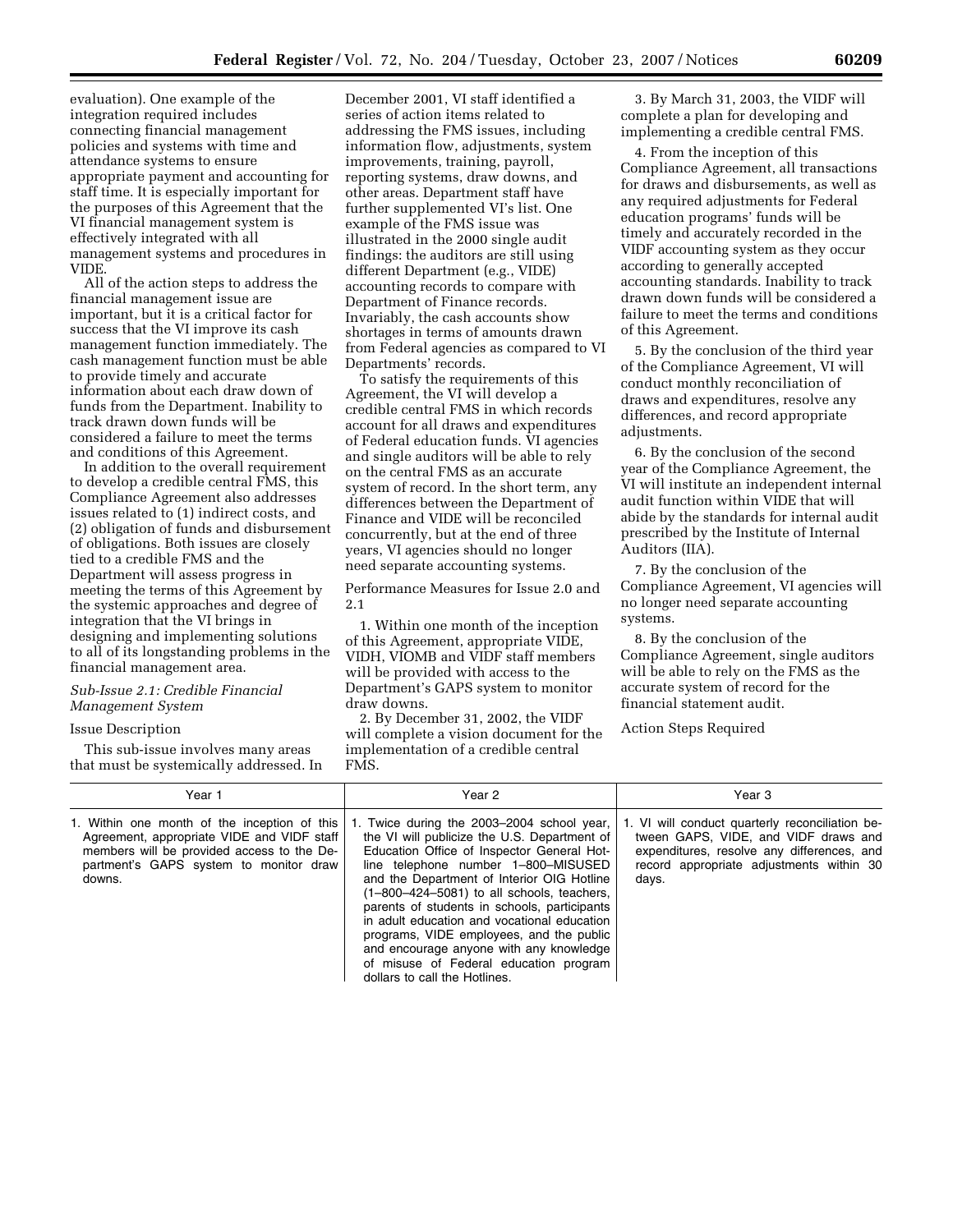| Year 1                                                                                                                                                                                                                                                                                                                                                                                                                                                                                                                                                                                                                                                                                                                                                                                                                                                                                                                                                                                                                                                                                                                                                                                                                                                                                                                                                                                                                                                                                                         | Year 2                                                                                                                                                                                                                                                                                                                                                                                                                                                              | Year 3                                                                                                                                                                                                                                                                                                                                                                                                                                                                                                                               |
|----------------------------------------------------------------------------------------------------------------------------------------------------------------------------------------------------------------------------------------------------------------------------------------------------------------------------------------------------------------------------------------------------------------------------------------------------------------------------------------------------------------------------------------------------------------------------------------------------------------------------------------------------------------------------------------------------------------------------------------------------------------------------------------------------------------------------------------------------------------------------------------------------------------------------------------------------------------------------------------------------------------------------------------------------------------------------------------------------------------------------------------------------------------------------------------------------------------------------------------------------------------------------------------------------------------------------------------------------------------------------------------------------------------------------------------------------------------------------------------------------------------|---------------------------------------------------------------------------------------------------------------------------------------------------------------------------------------------------------------------------------------------------------------------------------------------------------------------------------------------------------------------------------------------------------------------------------------------------------------------|--------------------------------------------------------------------------------------------------------------------------------------------------------------------------------------------------------------------------------------------------------------------------------------------------------------------------------------------------------------------------------------------------------------------------------------------------------------------------------------------------------------------------------------|
| 2. By December 31, 2002 the VIDF will create<br>a vision document of a credible central FMS.<br>The vision document will specifically describe<br>how the system would (1) provide access to<br>accurate information when needed, (2) ac-<br>count appropriately for funds, (3) ensure<br>timely deposits or draw down of funds, (4)<br>ensure timely and accurate payments, (5) en-<br>sure, prior to archiving any financial data, the<br>capacity to retrieve that data in the future,<br>and (6) otherwise enable and support gen-<br>erally accepted government financial man-<br>agement and accounting standards and re-<br>quirements. The vision document will also<br>describe how the central FMS would serve<br>as an accurate system of record that would<br>no longer require separate accounting sys-<br>tems in different agencies. The document will<br>also provide a detailed diagram of each func-<br>tion of the system and how it would integrate<br>with other related systems or processes, (in-<br>cluding, but not limited to, program planning,<br>grant administration, budget, property and<br>procurement management, time and attend-<br>ance, human resource management, and<br>payroll). The vision document and plan (see<br>#3 below) will be based on an independent<br>party performing a needs assessment for the                                                                                                                                                        | 2. By the conclusion of the second year of the<br>Compliance Agreement, the VI will institute<br>an independent internal audit function within<br>VIDE that will abide by the standards for in-<br>ternal audit prescribed by the Institute of In-<br>ternal Auditors (IIA). In this regard, VIDE<br>will create an independent Audit Committee<br>that will make all audit resolution decisions<br>for the VIDE and to whom the internal audi-<br>tor will report. | 2. Twice during the 2004-2005 school year,<br>the VI will publicize the Federal Education<br>Office of Inspector General Hotline tele-<br>phone number 1-800-MISUSED and the<br>Department of Interior OIG Hotline (1-800-<br>424–5081) to all schools, teachers, parents<br>of students in schools, participants in adult<br>education and vocational education pro-<br>grams, VIDE employees, and the public<br>and encourage anyone with any knowledge<br>of misuse of Federal education program<br>dollars to call the Hotlines. |
| financial management system.<br>3. By March 31, 2003, the VIDF will create a<br>plan for how it will develop and implement<br>the credible central FMS described in the vi-<br>sion document. The plan will also include re-<br>source requirements for implementing the<br>plan, with action steps and timelines, and<br>identify how the resources will be obtained.<br>The vision document (see #2 above) and<br>plan will be based on an independent party<br>performing a needs assessment for the finan-<br>cial management system.<br>4. During the first year of the compliance<br>agreement, VI will conduct semi-annual rec-<br>onciliation between GAPS, VIDE, and VIDF<br>draws and expenditures, resolve any dif-<br>ferences, and record appropriate adjustments<br>within 30 days. These reconciliations will be<br>provided on a semi-annual basis to the De-<br>partment for review with evidence that all ad-<br>justments have been made.<br>5. Twice during the 2002-2003 school year, the<br>VI will publicize the Federal education Office<br>of Inspector General (OIG) Hotline telephone<br>number 1-800-MISUSED, and the Depart-<br>ment of Interior OIG Hotline (1-800-424-<br>5081) to all schools, teachers, parents of stu-<br>dents in schools, participants in adult edu-<br>cation and vocational education programs,<br>VIDE employees, and the public and encour-<br>age anyone with any knowledge of misuse of<br>Federal education program dollars to call the<br>Hotline. | 3. VI will conduct quarterly reconciliation be-<br>tween GAPS, VIDE, and VIDF draws and<br>expenditures, resolve any differences, and<br>record appropriate adjustments within 30<br>days.                                                                                                                                                                                                                                                                          |                                                                                                                                                                                                                                                                                                                                                                                                                                                                                                                                      |

# *Sub-Issue 2.2: Indirect Costs*

# Sub-Issue Description

The indirect cost issue relates to the manner in which the indirect costs associated with Federal funds are distributed within VI. OMB Circular A– 87 specifies indirect cost requirements. In December 2001, officials from ED, VI

and other Federal agencies developed and agreed on a three-phase process to address the indirect cost issue. Phase I of the process outlines steps for indirect cost determination and distribution; Phase II outlines steps for making rate application corrections, and Phase III outlines steps for preparing a new rate proposal. The VI will implement the

agreed upon steps of the process in a timely manner and report progress to ED.

## Performance Measures for Issue 2.2

1. As described below, steps to determine indirect costs and distribute indirect cost reimbursement between the VIDE and the VI will be fully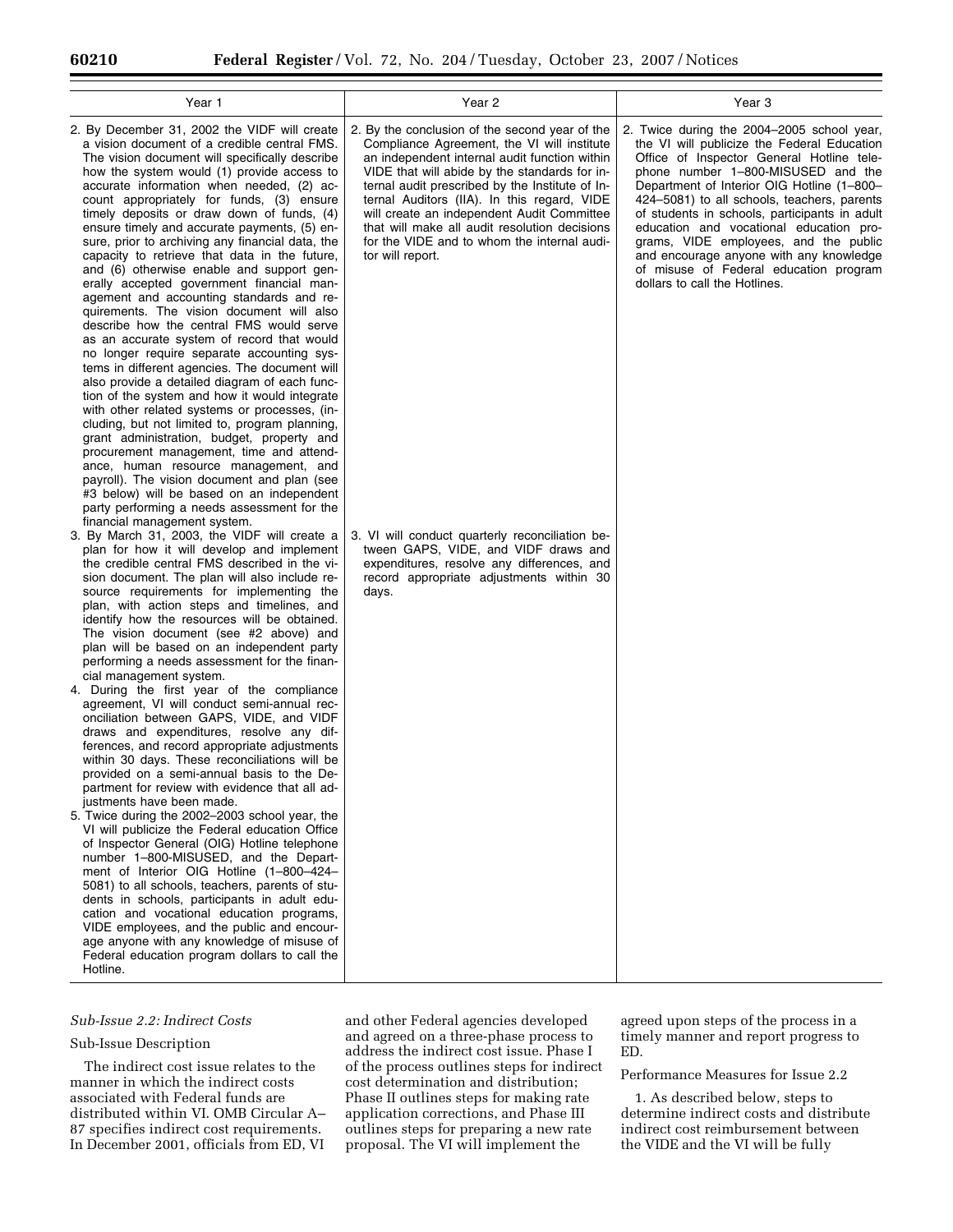implemented by OCTOBER 1, 2002 in accordance with VIOMB's new policy. The new OMB policy will provide for a pro rata allocation that segregates central service indirect costs from agency level or departmental indirect costs.

2. By the beginning of Fiscal Year (FY) 2003, the VI and the Department must have agreed on an indirect cost rate to use for FY 2003.

3. Starting April 1, 2003, unused leave for separating employees will not be

charged directly to Federal programs, but allocated only as indirect costs.

4. All of the underlying problems having to do with indirect costs will be eliminated by FY 2004, so that audits and other monitoring procedures will have minimal findings related to indirect rates in FY 2003, and no findings related to indirect rates in FY 2004 and 2005.

5. By the conclusion of the Compliance Agreement, there will be 100 percent application of the correct, current indirect cost rate in education programs.

### Action Steps Required

Officials from VI, the Department and other Federal agencies agreed in December 2001 about three phases of action steps to address the indirect cost issue. The phases, related steps, and agreed upon time lines are listed in the table below. (Steps listed in bold were added by the Department staff members after the December 2001 meeting.)

| Year 1                                                                                                                                                                                                                                                                                                                                                                                                                                                                                                                                                                                                                                                                                                                                                                                                                                                                                                                                                                                                                                                                                                                                                                                                                                                                                                                                                                                                                                                                                                                                                                                                                                                                                                                                                                                                                                                                                                                                                                                                                                                                                                                                                                                                                                                                                             | Year 2 | Year 3 |
|----------------------------------------------------------------------------------------------------------------------------------------------------------------------------------------------------------------------------------------------------------------------------------------------------------------------------------------------------------------------------------------------------------------------------------------------------------------------------------------------------------------------------------------------------------------------------------------------------------------------------------------------------------------------------------------------------------------------------------------------------------------------------------------------------------------------------------------------------------------------------------------------------------------------------------------------------------------------------------------------------------------------------------------------------------------------------------------------------------------------------------------------------------------------------------------------------------------------------------------------------------------------------------------------------------------------------------------------------------------------------------------------------------------------------------------------------------------------------------------------------------------------------------------------------------------------------------------------------------------------------------------------------------------------------------------------------------------------------------------------------------------------------------------------------------------------------------------------------------------------------------------------------------------------------------------------------------------------------------------------------------------------------------------------------------------------------------------------------------------------------------------------------------------------------------------------------------------------------------------------------------------------------------------------------|--------|--------|
| 1. If the steps or timelines listed in this table are no longer valid, the VI will ask the Depart-<br>ment to consider a revised plan of action steps and timeline by October 1, 2002.<br>2. In addition to other requirements set forth in the Reporting Requirements section of this<br>document, the quarterly reports for this sub-issue will include a copy of the products devel-<br>oped for each step of the process.<br>Phase I: Indirect Cost Determination and Distribution<br>• DOI IG will submit letter to the Legislature and Governor outlining the indirect cost fund<br>sharing issue.<br>• Develop cost policy statement regarding Indirect Cost Fund Sharing.<br>• OMB will submit policy change recommendation and potential changes to the existing<br>legislation on the indirect cost fund, if necessary, to the Legislature with copies to the<br>U.S. Department of Interior (DOI) and the Department.<br>• ED indirect cost staff transmit cost policy template to VI OMB.<br>. VIDE will provide cost policy statements to the Department and DOI by September 30,<br>2002.<br>• Cost policy statements will be amended as appropriate to account for the LEA/SEA re-<br>lationship.<br>• OMB will provide agencies with account codes for receipt and expenditure of indirect<br>cost funds. Any shortfalls will be absorbed by VIDE, not VIDE programs.<br>• VIDF will propose accounting changes to implement new indirect cost policy for review<br>by the Department and DOI by September 30, 2002. The policy must address unused<br>leave for separating employees.<br>• Training needs will be identified.<br>• Training will be planned and scheduled.<br>• Training will be implemented.<br>Phase II: Rate Application Corrections<br>• Determine and correct current rates, as necessary.<br>• As needed, correct the rate table and apply correct rates to current grant programs.<br>• Review FY 2002 indirect cost rates on FMS versus current rates on indirect rate plan.<br>• Review the prior year indirect costs applied to grants and prepare necessary adjust-<br>ments.<br>• Develop a procedure to report indirect cost rate application errors to VIDF.<br>Phase III: New Rate<br>• Obtain three-year rate proposal with the following steps:. |        |        |
| • Issue RFP for 2003-2005.<br>• P& P issue invitations for bids.<br>• P& P review bid packages.                                                                                                                                                                                                                                                                                                                                                                                                                                                                                                                                                                                                                                                                                                                                                                                                                                                                                                                                                                                                                                                                                                                                                                                                                                                                                                                                                                                                                                                                                                                                                                                                                                                                                                                                                                                                                                                                                                                                                                                                                                                                                                                                                                                                    |        |        |
| • Contract sent to Justice.<br>• Justice reviews contract and forwards to Governor's legal counsel.<br>• Contract executed.<br>• Contract work performed.<br>• Submit rate proposal to IG.                                                                                                                                                                                                                                                                                                                                                                                                                                                                                                                                                                                                                                                                                                                                                                                                                                                                                                                                                                                                                                                                                                                                                                                                                                                                                                                                                                                                                                                                                                                                                                                                                                                                                                                                                                                                                                                                                                                                                                                                                                                                                                         |        |        |
| • Submit draft agreements to agencies for review and approval/signature.<br>• Agencies implement new rates.                                                                                                                                                                                                                                                                                                                                                                                                                                                                                                                                                                                                                                                                                                                                                                                                                                                                                                                                                                                                                                                                                                                                                                                                                                                                                                                                                                                                                                                                                                                                                                                                                                                                                                                                                                                                                                                                                                                                                                                                                                                                                                                                                                                        |        |        |

# *Sub-Issue 2.3: Obligation of Funds/ Disbursement of Obligation*

#### Sub-Issue Description

Federal education funds in the VI must be obligated and disbursed in a manner that ensures that programs are appropriately managed. Specifically, application for funds should be based on program plans, and funds

disbursement should occur as the program plans dictate and be tied to specific activities. In addition, funds should be spent in a timely manner based on resource requirements for activities specified in the program plans. Under the terms of this Agreement, the VI will develop a grant application process and subsequent spending process that ensures that grant awards are based on specified program plans and spent on the programs in a timely manner. The grants systems will be integrated with the central FMS.

The outcome measures for this issue are that (1) program plans are the basis for application and disbursement, (2) disbursements are tied to actions specified in program plans, (3) all funds are spent for allowable purposes under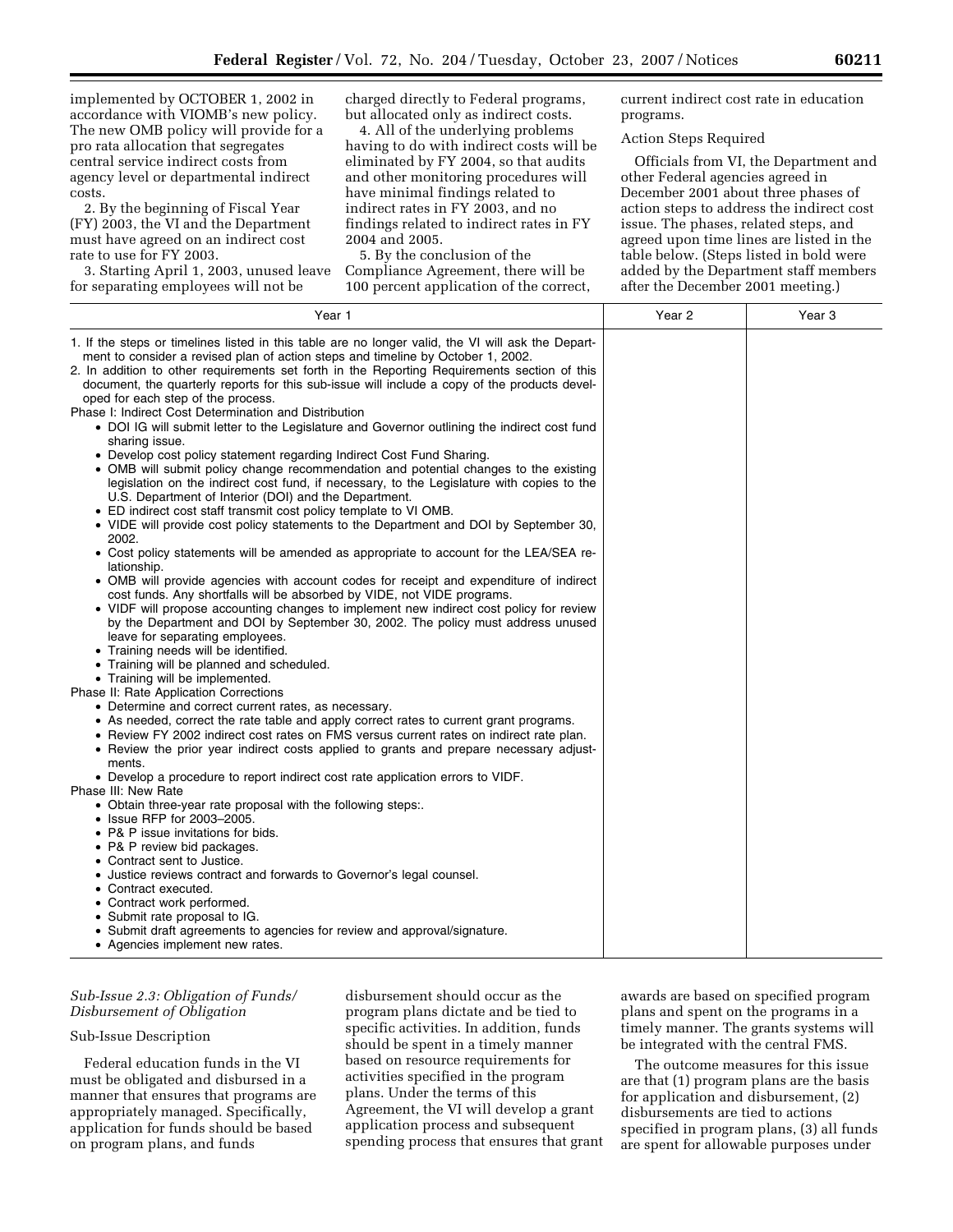the statutes, and (4) no funds are lost due to lapsing obligation periods.

Performance Measures for Issue 2.3

1. The VI will complete an analysis of past problems with program planning, obligation, and disbursement by September 30, 2002.

2. The VI will develop a plan to reengineer its grants application, planning, and disbursement by March 31, 2003.

3. The VI will fully implement the plan to re-engineer its grants application, planning, and disbursement by March 31, 2004.

4. Within one month after the Compliance Agreement is signed, the VI will put in place a system of safeguards to assure that lapses of funds will be minimized.

5. No lapses of funds will occur after March 31, 2003. Funds lapse when the deadline allowed by law to obligate Federal grant awards has passed and funds remain that have not been properly obligated. These funds are no longer available to VI for use.

6. In the final year of the Compliance Agreement, (1) program plans will be the basis for application and disbursement, (2) all disbursements will be tied to actions specified on program plans, (3) all funds are spent for allowable purposes under the statutes, and (4) no funds will be lost due to lapsing obligations periods.

7. The grant application, planning, obligation, and disbursement functions will be fully integrated with the FMS by the conclusion of this Compliance Agreement.

8. At the end of the three-year period, VI will liquidate obligations on a timely basis and not need extensions in the liquidation period.

#### Action Steps Required

In December 2001, VI staff members developed the action items listed below to address the obligation of funds/ disbursement of funds issue. Although the action items are an important first step, they do not go far enough in ensuring a grant application, award, and spending system that ensures that needed funds are received and fully spent to support programs. The table below provides further required action steps.

Receipt of Grant Award

• All DOE grant awards and extension approvals should go to the

VIDE Commissioner with a copy to VIDE Federal Grants Office who will distribute copies to the Board of Education, VIOMB and VIDF.

• Access to GAPS system to review all grant awards as an extra check on grants.

#### Grant Periods

• Extensions should be requested by program managers in writing 60 days prior to the expiration date of the grant to justify the reason for the extension. For all grants to the VI government, extensions apply ONLY to liquidation of expenses that were obligated during the Federal funding period specified in the grant award.

• Quarterly performance meetings to evaluate reported expenditures against the spending plan.

• Develop a grant tracking system.

• Quarterly prepare lists of expiring grants to be provided to the Commissioner, which include the percent of funds expended.

• Document the rules about obligation and extension dates.

| Year 1                                                                                                                                                                                                                                                                                                                                                                                                                                                                                                                                                                                                                                                                                                                                                                                                                                                                                                                                                                                                                                                                                                                                                                                                                                                                                                   | Year 2                                                                                                                                                     | Year <sub>3</sub>                                                                                                                                                           |
|----------------------------------------------------------------------------------------------------------------------------------------------------------------------------------------------------------------------------------------------------------------------------------------------------------------------------------------------------------------------------------------------------------------------------------------------------------------------------------------------------------------------------------------------------------------------------------------------------------------------------------------------------------------------------------------------------------------------------------------------------------------------------------------------------------------------------------------------------------------------------------------------------------------------------------------------------------------------------------------------------------------------------------------------------------------------------------------------------------------------------------------------------------------------------------------------------------------------------------------------------------------------------------------------------------|------------------------------------------------------------------------------------------------------------------------------------------------------------|-----------------------------------------------------------------------------------------------------------------------------------------------------------------------------|
| 1. Within one month after the Compliance<br>Agreement is signed, the VIDE will imple-<br>ment a policy statement delineating the pro-<br>cedure for reviewing and processing sub<br>grantee awards to expedite allocations and<br>disbursement of Federal funds to eligible ap-<br>plicants within five days of receipt from the<br>LEA program office. Applications not ap-<br>proved for funding will be returned to the Pro-<br>gram Office originating the proposal within<br>the five working day period. If the timeline re-<br>quirement is not met, the Commissioner will<br>submit a letter of explanation to the funding<br>agency within ED, with a copy to the affected<br>program.<br>2. Within 45 days after the Compliance Agree-<br>ment is signed, the VI will put in place a sys-<br>tem of safeguards to assure that lapses of<br>funds will be minimized.<br>3. By September 30, 2002, the VI will provide<br>the Department with (1) a list of Federal re-<br>quirements for program planning, obligation,<br>and disbursement of funds, and (2) an anal-<br>ysis of the VI's education grants for the past<br>fiscal year that specifies where problems in<br>meeting requirements occurred in program<br>planning, obligation and disbursement, and<br>why the problems occurred. | 1. The plan to re-engineer the grant applica-<br>tion, planning, obligation, and disbursement<br>functions will be fully implemented by<br>March 31, 2004. | 1. The grant application, planning, obligation,<br>and disbursement functions will be fully in-<br>tegrated with the FMS by the conclusion of<br>this Compliance Agreement. |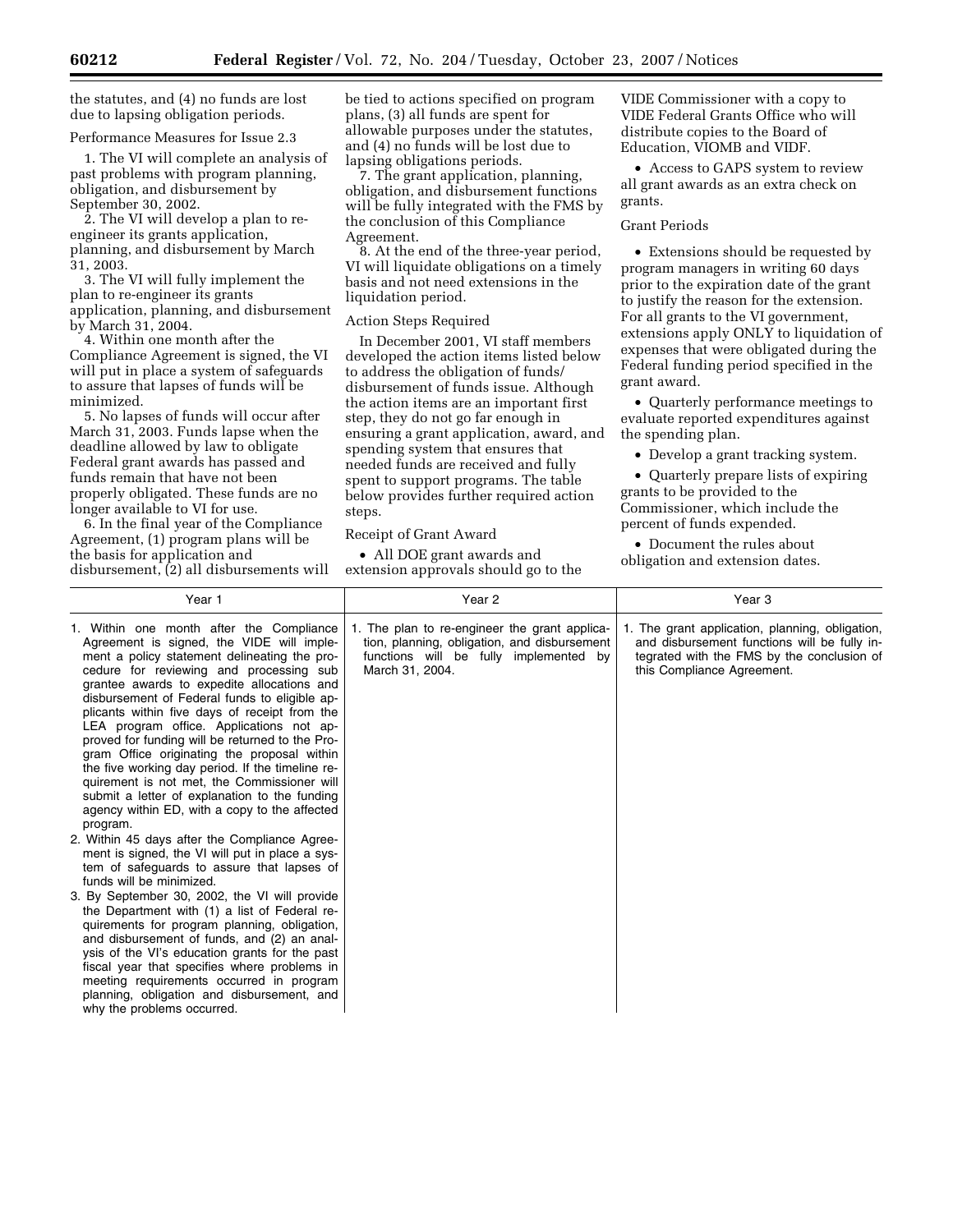| Year 1                                                                                                                                                                                                                                                                                                                                                                                                                                                                                                                                                                                                                                                                                                                                                                                                                 | Year 2 | Year 3 |
|------------------------------------------------------------------------------------------------------------------------------------------------------------------------------------------------------------------------------------------------------------------------------------------------------------------------------------------------------------------------------------------------------------------------------------------------------------------------------------------------------------------------------------------------------------------------------------------------------------------------------------------------------------------------------------------------------------------------------------------------------------------------------------------------------------------------|--------|--------|
| 4. Based on the analysis of requirements and<br>past problems, the VI will develop and pro-<br>vide the Department with a plan, by March<br>31, 2003, to re-engineer its grant application,<br>planning, obligation, and disbursement func-<br>tions. The plan will include policies, proce-<br>dures, and systems to ensure that (1) pro-<br>gram plans are the basis for application and<br>disbursement, (2) disbursements are tied to<br>actions specified in program plans, and (3)<br>no funds are lost due to lapsing obligation<br>periods.<br>5. By March 31, 2003, the VI will create a com-<br>mon template and timetable for all program<br>plans. Such a template and timetable will<br>structure planning information and provide a<br>structure for activity-based disbursement<br>plans and decisions. |        |        |

### *Issue 3.0: Human Capital*

### Issue Description

The human capital issue area encompasses two significant sub-issues: (1) Recruiting and hiring, and (2) time and attendance accounting and supplanting. The recruiting and hiring issue involves ensuring that qualified teachers and related service personnel are available for students in every classroom. The time and attendance accounting and supplanting issue deals with ensuring that personnel paid by Federal education funds are in fact performing the appropriate jobs in the programs they were funded to work in.

Timelines or action items under this Compliance Agreement do not replace and/or exclude any requirements of previous Compliance Agreements. For example, the VIDE IDEA—Part B Compliance Agreement states: ''By 12/ 01 VIDE is to have hired qualified personnel to fill 85% of any vacancies (related to special education vacancies) that occurred after 10/99.'' That requirement, and all others under the previous Compliance Agreement will remain in force.

### *Sub-Issue 3.1: Recruiting and Hiring*

# Sub-Issue Description

Ensuring that there is a highly qualified teacher in every classroom is critical to improving education in the VI and to complying with Federal education requirements. Through this Agreement, the VI will address the human capital issue in the immediate, short, and long terms. In the immediate term, the VI will develop a policy for class coverage that ensures that adults are supervising every classroom at all times that students are present. In the short term, the VI needs to determine how many highly qualified teachers they currently have in the schools and how many they need, and develop a plan to hire or otherwise engage the services of the teachers or other qualified personnel that they need over each of the next three school years and beyond. In the longer term (although these actions are not covered under this Compliance Agreement), the VI will create initiatives to encourage young people to take up teaching as a career and to prepare them for such careers.

The VI will re-engineer its hiring process so that teachers and related personnel can be moved into the schools quickly, and receive their first paycheck on a reasonable time schedule.

In December 2001, VI staff members identified action steps to address recruiting and hiring concerns. However, the VI needs to consider a much fuller range of options for getting qualified teachers and related personnel into classrooms, and it must do so quickly. Students cannot easily regain educational opportunities lost to them for each year that they do not have a qualified teacher.

Performance Measures for Issue 3.0 and 3.1

1. VIDE will immediately implement its expedited hiring authority and use the authority in hiring qualified teaching staff.

2. VI will develop hiring goals and priorities for five years by March 31, 2003.

3. VI will meet its hiring goals for the 2003–2004 school year.

4. VI will meet its hiring goals for the 2004–2005 school year.

5. In the 2002–2003 school year and beyond, there will be no instances of classes or students without adult supervision.

6. By the beginning of the 2003–2004 school year, all newly recruited staff will be deployed within one month of acceptance of an employment offer and will receive their first paycheck within one month of starting work (with respect to Special Education, the terms of the MOA shall apply.)

Action Steps Required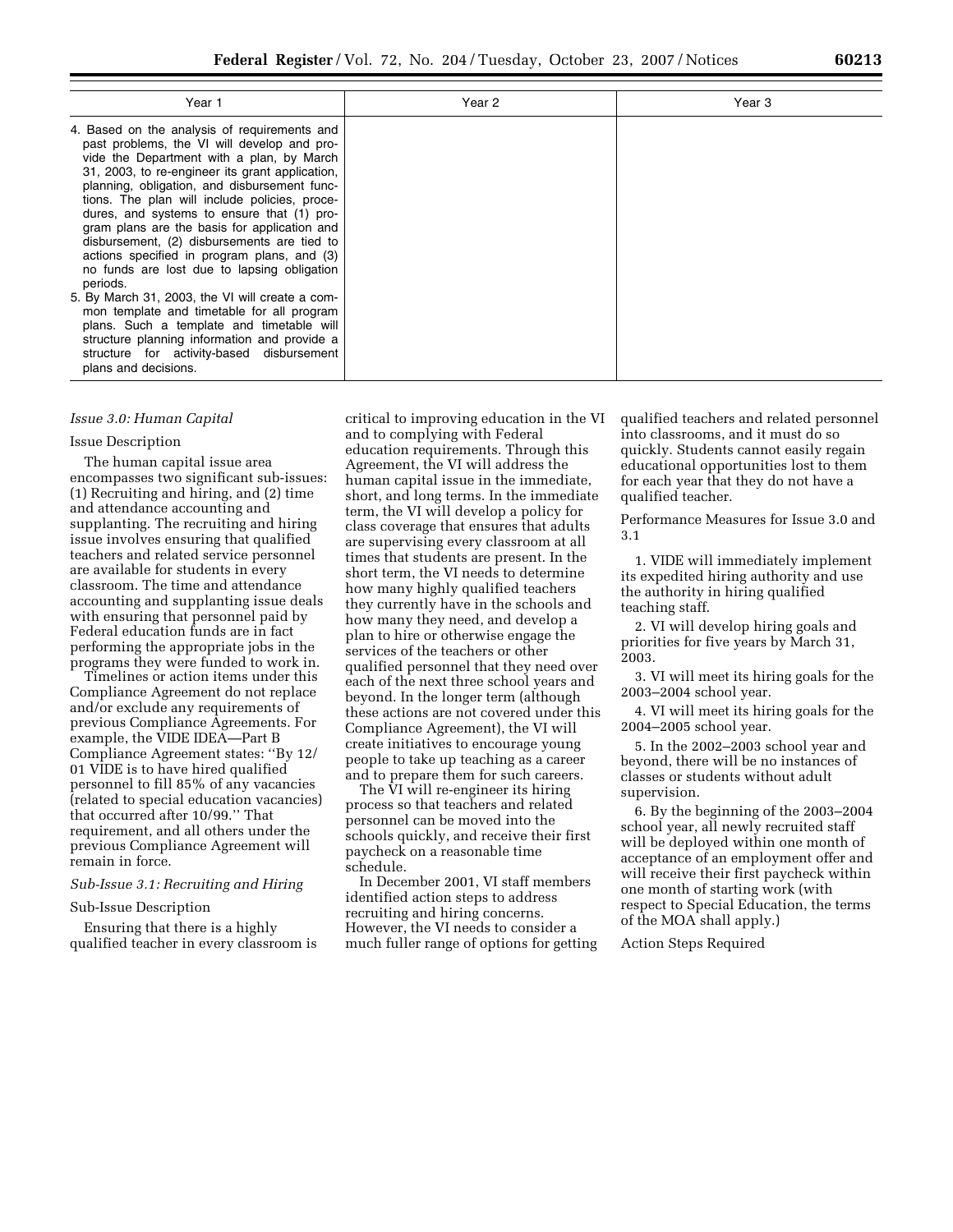$\equiv$ 

| Year 1                                                                                                                                                                                                                                                                                                                                                                                                                                                                                                                                                                                                                                                                                                                                                                                                                                                                                                                                                                                                                                                                                                                                                                                                                                                                                                                                                                                                                                                                                                                                                                                                                                                                                                                                                                                                                                                                                                                                                                                                                                                                                                                                                                                                                                                                                                                                                | Year 2                                                                                                                                                                                                                                                                                                                                                                                                                                                                                                                                    | Year 3                                                                                                                                                                                                                                                                                                                                                                                                                                                                                                                                    |
|-------------------------------------------------------------------------------------------------------------------------------------------------------------------------------------------------------------------------------------------------------------------------------------------------------------------------------------------------------------------------------------------------------------------------------------------------------------------------------------------------------------------------------------------------------------------------------------------------------------------------------------------------------------------------------------------------------------------------------------------------------------------------------------------------------------------------------------------------------------------------------------------------------------------------------------------------------------------------------------------------------------------------------------------------------------------------------------------------------------------------------------------------------------------------------------------------------------------------------------------------------------------------------------------------------------------------------------------------------------------------------------------------------------------------------------------------------------------------------------------------------------------------------------------------------------------------------------------------------------------------------------------------------------------------------------------------------------------------------------------------------------------------------------------------------------------------------------------------------------------------------------------------------------------------------------------------------------------------------------------------------------------------------------------------------------------------------------------------------------------------------------------------------------------------------------------------------------------------------------------------------------------------------------------------------------------------------------------------------|-------------------------------------------------------------------------------------------------------------------------------------------------------------------------------------------------------------------------------------------------------------------------------------------------------------------------------------------------------------------------------------------------------------------------------------------------------------------------------------------------------------------------------------------|-------------------------------------------------------------------------------------------------------------------------------------------------------------------------------------------------------------------------------------------------------------------------------------------------------------------------------------------------------------------------------------------------------------------------------------------------------------------------------------------------------------------------------------------|
| 1. By OCTOBER 31, 2002, the VI will develop<br>policies and procedures for class coverage<br>(i.e., by using substitute teachers, administra-<br>tors, supervisors, principals, etc.), in the<br>event that a teacher is unable to be in the<br>classroom when students are present.                                                                                                                                                                                                                                                                                                                                                                                                                                                                                                                                                                                                                                                                                                                                                                                                                                                                                                                                                                                                                                                                                                                                                                                                                                                                                                                                                                                                                                                                                                                                                                                                                                                                                                                                                                                                                                                                                                                                                                                                                                                                  | 1. VI will meet its hiring goals for the 2003-<br>2004 school year. In addition to the items<br>set forth in the "Reporting Requirements"<br>section of this Agreement, quarterly reports<br>will also include each person's date of hire,<br>date of entry into the personnel system,<br>date of arrival on the job, and the date of<br>receipt of first paycheck. The report should<br>include contact information for each new<br>hire so that the Department staff can con-<br>firm the personnel data reports with staff<br>members. | 1. VI will meet its hiring goals for the 2004-<br>2005 school year. In addition to the items<br>set forth in the "Reporting Requirements"<br>section of this Agreement, quarterly reports<br>will also include each person's date of hire,<br>date of entry into the personnel system,<br>date of arrival on the job, and the date of<br>receipt of first paycheck. The report should<br>include contact information for each new<br>hire so that the Department staff can con-<br>firm the personnel data reports with staff<br>members. |
| 2. By DECEMBER 31, 2002, the VI will deter-<br>mine the percentage of classes conducted by<br>highly qualified teachers as defined in The<br>No Child Left Behind Act of 2001.                                                                                                                                                                                                                                                                                                                                                                                                                                                                                                                                                                                                                                                                                                                                                                                                                                                                                                                                                                                                                                                                                                                                                                                                                                                                                                                                                                                                                                                                                                                                                                                                                                                                                                                                                                                                                                                                                                                                                                                                                                                                                                                                                                        | 2. By the beginning of the 2003-2004 school<br>year, the VI will have implemented a proc-<br>ess to re-engineer its personnel system and<br>related payroll process so that all new staff<br>hired for education programs can be de-<br>ployed to classrooms within one month of<br>being hired and receive their first paycheck<br>within one month of starting work.                                                                                                                                                                    |                                                                                                                                                                                                                                                                                                                                                                                                                                                                                                                                           |
| 3. By DECEMBER 31, 2002, VIDE will estab-<br>lish a plan to increase recruitment of special-<br>ized personnel, such as speech pathologists,<br>physical therapists, occupational therapists,<br>etc. VIDE will prepare and work with VIDH to<br>establish a memorandum of agreement be-<br>tween VIDH and VIDE to jointly recruit and<br>share needed specialized personnel, such as<br>speech pathologists, physical therapists, oc-<br>cupational therapists, etc. The terms of such<br>agreement need not require that either agen-<br>cy share personnel during any periods of<br>time when either of the agencies is fully uti-<br>lizing all of its personnel in order to meet the<br>needs of the infants, toddlers, or children with<br>disabilities as required under Federal law and<br>the sharing of personnel would cause one of<br>the agencies to be out of compliance.<br>4. By DECEMBER 31, 2002, the VI will deter-<br>mine how many highly qualified teachers it<br>needs per program to employ to achieve the<br>goal of having a qualified teacher in every<br>classroom within 5 school years. In deter-<br>mining the number of teachers it needs, the<br>VI will ensure ratios comparable to similar<br>sized school districts for the (1) average<br>number of students per teacher, (2) average<br>number of administrators per student, and (3)<br>percentage of Federal dollars spent directly<br>for classroom instruction and related ex-<br>penses. In addition, the VI will assign prior-<br>ities to the types of teachers needed. For ex-<br>ample, based on the previous Compliance<br>Agreement, special education programs are<br>currently an immediate priority for filling va-<br>cancies. As another example, high school<br>teachers are also an immediate priority so<br>that the VI high schools can regain accredita-<br>tion.<br>5. By MARCH 31, 2003, and based on the total<br>number of qualified teachers needed over<br>five years and the priorities for types of va-<br>cancies to fill first, the VI will set specific<br>goals for employing qualified teachers in spe-<br>cific classrooms each year. The yearly goal<br>should equal 20% of the total number of<br>qualified teachers needed within 5 years (i.e.,<br>yearly goal = total # qualified teachers need-<br>ed over 5 years/5). |                                                                                                                                                                                                                                                                                                                                                                                                                                                                                                                                           |                                                                                                                                                                                                                                                                                                                                                                                                                                                                                                                                           |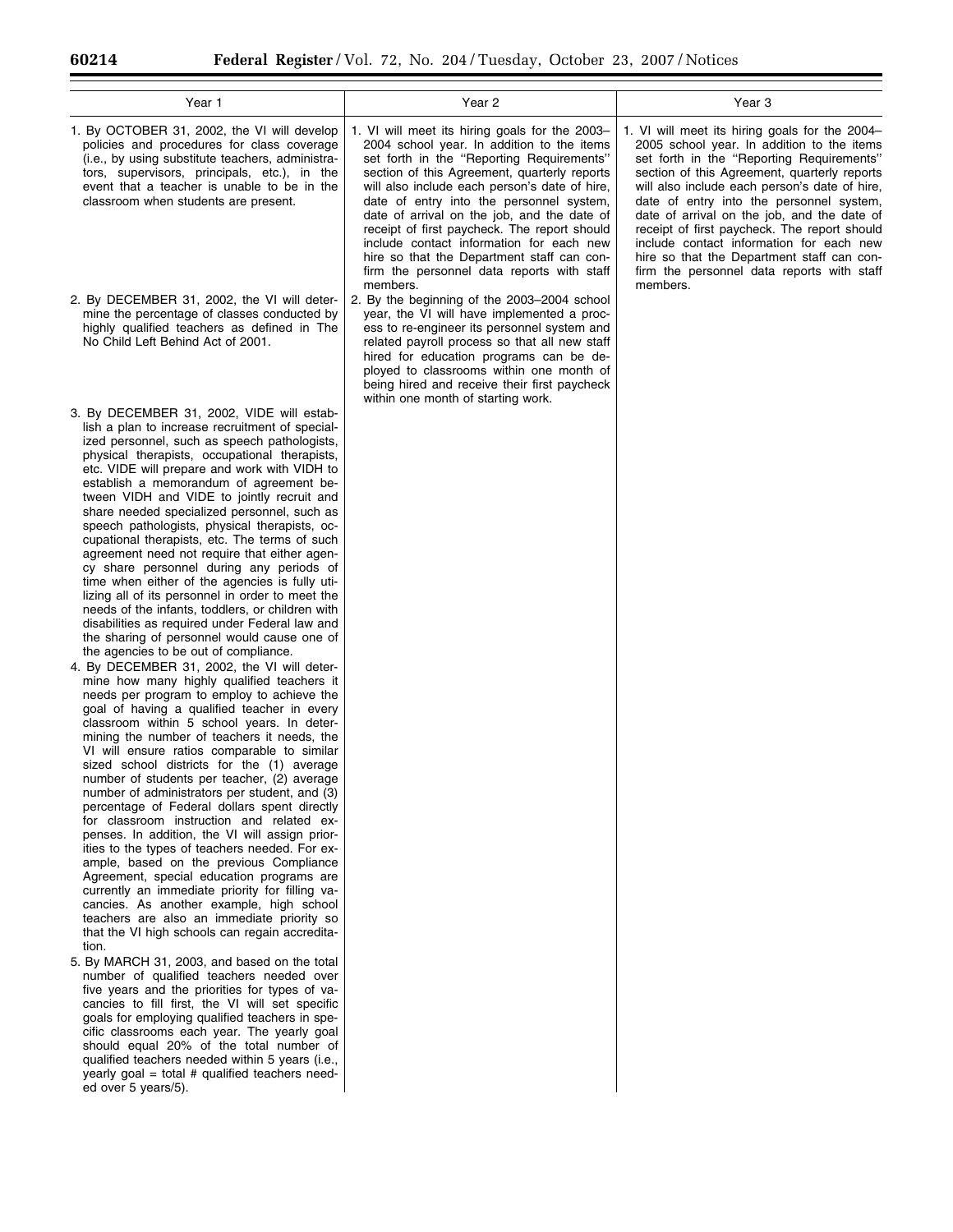| Year 1                                                                                                                                                                                                                                                                                                                                                                                                                                                                                                                                                                                                           | Year 2 | Year <sub>3</sub> |
|------------------------------------------------------------------------------------------------------------------------------------------------------------------------------------------------------------------------------------------------------------------------------------------------------------------------------------------------------------------------------------------------------------------------------------------------------------------------------------------------------------------------------------------------------------------------------------------------------------------|--------|-------------------|
| 6. By APRIL 30, 2003, VI will develop an action<br>plan to revise as necessary the action steps<br>to improve the hiring process, including the<br>use of current legislative authority for VIDE to<br>bypass the personnel office, and expedite the<br>hiring process.<br>7. The VI will work with the Board of Education<br>to expedite the teacher certification process,<br>including alternative certification approaches.<br>8. The VI will work with the Board of Vocational<br>Education to expedite setting standards for<br>teacher certifications, including alternative<br>certification approaches. |        |                   |
|                                                                                                                                                                                                                                                                                                                                                                                                                                                                                                                                                                                                                  |        |                   |

# *Sub-Issue 3.2: Inadequate Time Accounting and Supplanting*

### Sub-Issue Description

VIDE currently cannot adequately demonstrate that employees paid out of Federal education funds are performing work in the programs they are paid to support. This is especially an issue where employees split their time between Federal and other programs, or between more than one Federal program. Supplanting is also an issue, which involves, simply stated, using Federal funds to pay for personnel that the State should pay. The time and attendance accounting issue is one that will be integrated across all management systems. Planning will determine which employees will work in which programs and for how much time. Budgeting will ensure that funds are appropriately available, and financial management and accounting systems will ensure that funds are appropriately spent and accounted for. Human resource information systems will be able to accurately reflect and report how employees spent their time. Although this issue is covered here, with other human capital issues, it is important that plans and actions to address the problem be developed and implemented at a systemic level and integrated with other management systems.

The objectives of addressing this issue are to ensure that (1) the salaries of employees who work under more than one Federal program are properly allocated among those programs, in accordance with accurate time distribution records, and (2) that Federal funds are not paying for personnel that the State should pay.

Performance Measures for Issue 3.2

1. By March 30, 2003, all payroll registers will reflect the appropriate percentage split of time for staff funded by Federal programs.

2. By the final year of the Compliance Agreement, all time and attendance records will be computer-based and accurate.

3. By the final year of the Compliance Agreement, audits will find no instances of supplanting.

### Action Steps Required

The following items were developed by VI staff at the December 2001 planning session and are presented here as action steps for inclusion in the plan to be developed under Action Step 1, Year 1 below.

### Time Distribution

• Develop a policy & procedure in the assignment of time distribution percentage utilizing OMB Circular A– 87. Make systematic adjustments as required.

• Establish process to manage Quarterly Fluctuations to ensure adequate allocation of time distribution and employee certifications.

• Conduct Job Analysis to determine allocations.

• Policy and procedures created.

• Policy approved and distributed.

Pre-audit test to determine

compliance and adjustments needed. • Training and implementation of

time distribution policy and procedure. • Ensure that the Department and

Department of Interior (DOI) approve the system and all related forms.

• Accounting system will be changed to permit quarterly adjustment between budgeted and actual effort.

• The Department and DOI will approve PAR and semi-annual certification forms.

• Target an area selected for a pilot. • Train employees and supervisors in the target area.

• Implement the program in the pilot area piloted and evaluate it.

• Revise training and forms and accounting program based on the pilot evaluation.

• Phase in other areas.

### Time and Attendance

• Review and record current procedures relative to the documentation of time and attendance within VIDE to identify inconsistent applications of procedures.

• Analyze result of review and recommend changes and/or improvements to current process to ensure the proper retrieval of time and attendance documents.

• Activate system enhancement program to scan source document and payroll records to minimize record bulk and to facilitate the location of time and attendance documents and make recommendations regarding system upgrade for VI government.

• Implement conversion to enhance system that will guarantee adequate documentation over employee time and attendance. (VIDE—Pilot Programs)

#### Supplanting

• Meeting/training between OMB, VIDE, the Department and auditors on specific program issues to identify maintenance of effort requirements and funding levels. Identify which positions are paid from which fund. Define basic service levels and optional programs in order to prevent supplanting issues.

• Develop policy and procedures in accordance with OMB Circulars that would ensure that positions paid out of Federal funds would not reveal instances of supplanting.

• Provide training regarding the implementation of procedures.

• Implement policy.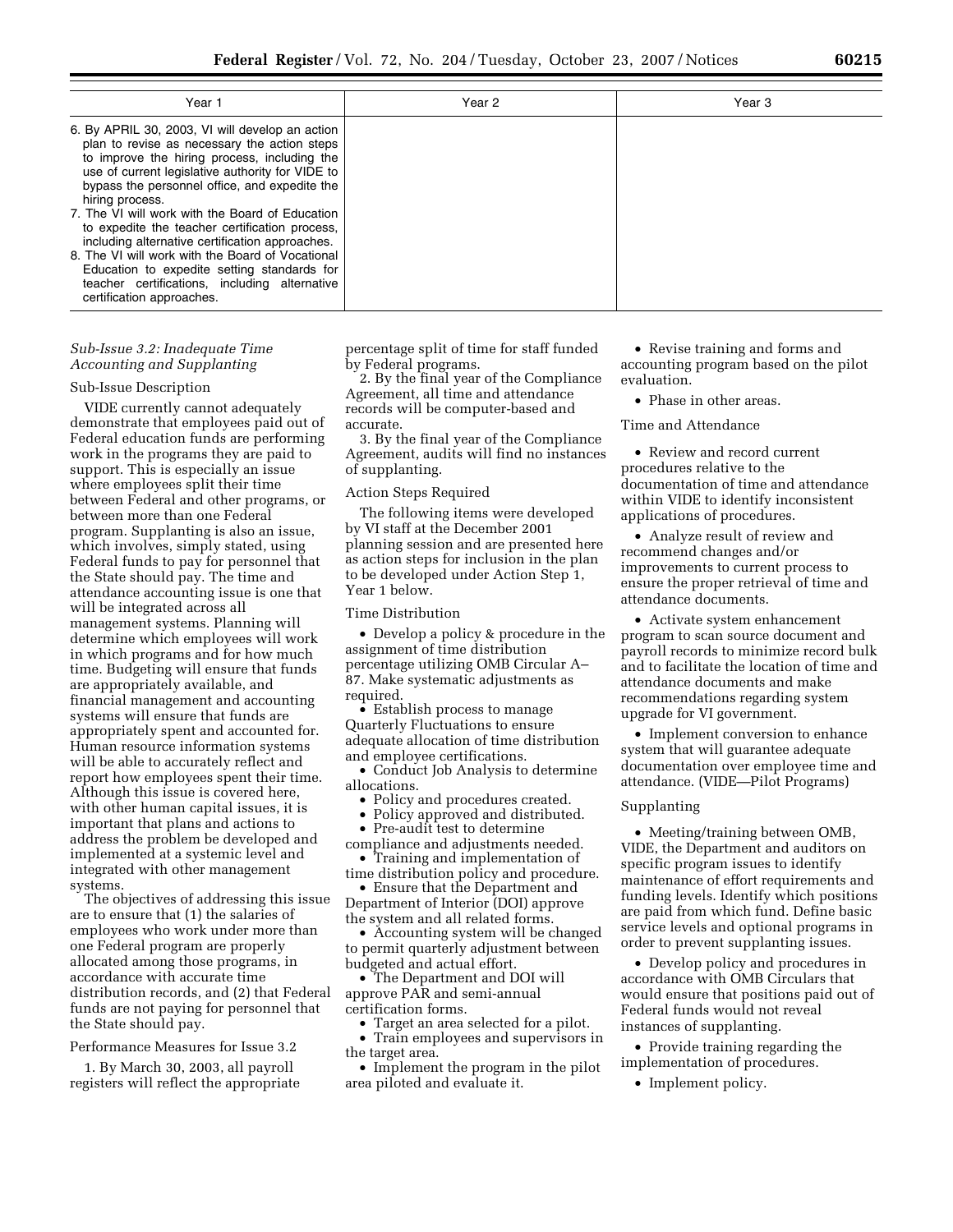| Year 1                                                                                                                                                                                                                                                                                                                                                                                                                                                                                                                                                                                                                                                                                                                                                                                                                                                                                                     | Year 2                                                                                                                                                                                                                                                                                      | Year 3                                                                                                                                                                                    |
|------------------------------------------------------------------------------------------------------------------------------------------------------------------------------------------------------------------------------------------------------------------------------------------------------------------------------------------------------------------------------------------------------------------------------------------------------------------------------------------------------------------------------------------------------------------------------------------------------------------------------------------------------------------------------------------------------------------------------------------------------------------------------------------------------------------------------------------------------------------------------------------------------------|---------------------------------------------------------------------------------------------------------------------------------------------------------------------------------------------------------------------------------------------------------------------------------------------|-------------------------------------------------------------------------------------------------------------------------------------------------------------------------------------------|
| 1. By March 30, 2003, the VI will submit a re-<br>vised plan to address issues related to time<br>and attendance accounting and supplanting.<br>The plan will specifically state how the time<br>and attendance accounting procedures will<br>be integrated with program related budgeting,<br>financial management, planning, and per-<br>sonnel processes. At a minimum, the system<br>will (1) be computer-based and territory-wide,<br>(2) allocate time and attendance to specific<br>programs, (3) ensure that maintenance of ef-<br>fort and supplanting prohibitions in each stat-<br>ute are met and (4) personnel records are<br>properly archived and readily accessible. As<br>part of the plan, the VI will benchmark other<br>States' (such as Florida) systems and de-<br>velop a time and attendance system that can<br>accurately reflect time distribution across var-<br>ious programs. | 1. The time and attendance accounting plan<br>will be implemented by March 30, 2004.                                                                                                                                                                                                        | 1. Management reports showing all staff<br>members paid with Federal funds and the<br>distribution of their time by funding source<br>will be submitted to the Department quar-<br>terly. |
| 2. By September 30, 2002, the VI will develop<br>an accurate list of employees whose time is<br>paid in any part with Federal education<br>funds. The list will identify each employee<br>and the percentage of his/her time that is<br>paid for by each Federal program. The list<br>will be provided to the Department and to<br>each supervisor of staff whose time is so<br>paid.<br>3. By September 30, 2002, each supervisor of<br>staff whose time is paid with Federal funds<br>will inform the staff member about how his/<br>her time is to be allocated and accounted for.<br>The supervisor and the staff member will<br>both sign a document that clearly states the<br>time allocation for the staff member. A copy<br>of each document will be provided to the De-<br>partment as part of the first Compliance<br>Agreement quarterly report.                                               | 2. Management reports showing all staff<br>members paid with Federal funds and the<br>distribution of their time by funding source<br>will be submitted to the Department quar-<br>terly for the duration of the Compliance<br>Agreement beginning for the quarter ending<br>June 30, 2004. |                                                                                                                                                                                           |

#### *Issue 4.0: Property Management and Procurement*

#### Issue Description

Procurement and property management are related issues that result in students, and teachers not having the supplies and equipment that they need. Procurement is a problem because the process takes significant time and vendors have not been paid in a timely manner. As a result, vendors have been unwilling to do business with the VI, resulting in an inability to obtain needed supplies and equipment for students and teachers. Property management is a concern because purchased items do not get to classrooms in a timely manner, if at all. Property cannot be effectively tracked and may remain in warehouses, be delivered to incorrect locations, or be stolen rather than benefiting students and teachers in classrooms. The VI will develop and implement effective procurement and property management policies and systems that ensure (1) delivery of ordered inventory within specified timeframes for type of supply and location of vendor, (2) payment to

vendors within 30 days of invoice receipt, (3) delivery of supplies and equipment, that have been tagged and entered into a tracking system, to classrooms within 3 days of inventory receipt, and (4) security of property and supplies.

#### *Sub-Issue 4.1: Property Management*

### Sub-Issue Description

The VI needs to improve its property inventory and repair/maintenance system. This is a major reason that classrooms are under equipped. Also, better security measures are needed to prevent the theft of vehicles, supplies and equipment. Through this Compliance Agreement, VI's manner of managing inventory will be such that items purchased with Federal program funds can be tracked, are distributed timely, and are used for the benefit of students. This system will comply with Federal regulations, to include tagging and tracking of inventory and prompt delivery of property purchased with Federal funds to the appropriate location, so that items may be used for the purposes of the program under

which they were purchased. The inventory policy will include an established procedure for replacement or payback of any items in the inventory that cannot be located, consistent with Federal regulations. In addition, the inventory policy and system will ensure that the Property and Procurement, Finance, and Education Departments act as an integrated team on procurement issues. They will delineate between responsibilities of individual Departments (including at the local and State levels), ensure efficiency and eliminate duplication of effort, and make provisions for emergency needs to ensure students' health and safety. At a minimum, the inventory management system will reflect when items are ordered, when ordered items arrive, when items are logged into the system, and when they are delivered to the intended location. In addition, the VI will ensure that inappropriate use of equipment (for example, vehicles or computers) is penalized and that the Department is reimbursed when equipment damage results from such use.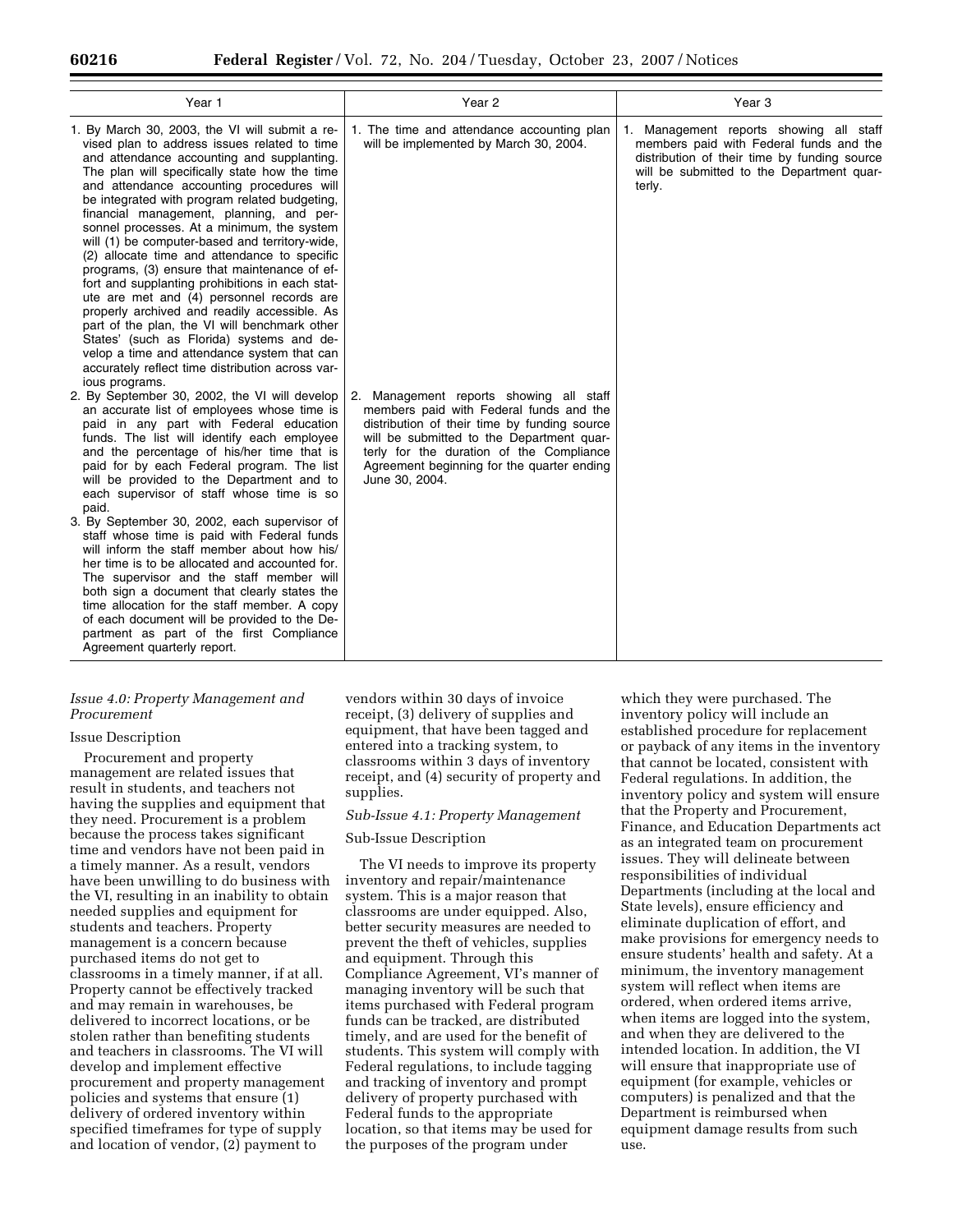Performance Measures for Issue 4.0 and 4.1

1. The VI will provide the Department with an inventory policy and implementation plan of the inventory management system by June 30, 2003.

2. The VI will take immediate action to the extent possible to secure all property, in warehouses, schools, and other locations from larcenous behavior or inappropriate or unauthorized use. By June 30, 2003, the VI will complete all reasonable steps to secure all property, in warehouses, schools, and other locations from larcenous behavior or inappropriate or unauthorized use.

3. An inventory policy and system will be fully implemented by December 30, 2004. The policy and system will include that all property purchased with Federal program funds will be tagged, entered into a tracking system, and delivered to the appropriate location within 3 calendar days of receipt.

4. By March 31, 2005, all unaccounted-for items will either be returned to their intended locations, or their full value will be reimbursed to the Department.

5. By the end of the second year of the Compliance Agreement, the inventory management system will reflect minimal losses due to theft.

6. By the end of the Compliance Agreement, audits will show minimal unaccounted-for property.

Action Steps Required

In December 2001, VI staff members identified the action steps and timelines listed below to address inventory management issues. The table below provides further required action steps.

• Issue memorandum from the Governor setting deadline and priority for all Departments to comply with WIN ASSETS Personal Property Inventory System.

• VIDPP to issue supplemental guidance memorandum setting default values.

• VIDPP to provide technical support for WIN ASSET SYSTEM.

• Determine and seek funding for human and other resources needed to establish, maintain, inspect, test and reconcile data in WIN ASSETS System.

• Determine individual departmental compliance with WIN ASSETS Personal Property Inventory System implementation deadline. By

• Convert individual Department inventories to WIN ASSETS format (where necessary) and upload departmental data to VIDPP system. By

• VIDPP to conduct meetings with individual Departments about the process for maintaining governmentwide inventories on the WIN ASSETS system.

• VIDPP to issue Inventory Management Procedures Manual. (Establishes ongoing procedures and

timing for reporting acquisitions and dispositions—point at which assets are added to inventory, mandatory minimum fields for data entry, tagging and tracking assets, reconciling physical inventories to departmental purchase orders.) Ongoing.

• Department of Finance to provide quarterly record of 25600 capital outlay expenditure reports.

• VIDPP to reconcile FMS expenditures to WIN ASSETS inventory acquisitions quarterly.

• VIDPP to conduct on site tests and tagging of personal property inventories submitted by individual Departments. Ongoing.

• VIDPP MIS to periodically upload departmental inventories, analytically review data base for various governmental purposes and to test accuracy, modify program for departmental and program needs, maintain codes and data classification for changes in legislation and governmental reorganizations. Ongoing and quarterly.

• VIDPP to conduct training on WIN ASSETS and inventory procedures for designated individuals from all Departments.

| Year 1                                                                                                                                                                                                                                                                                                                                                                                                                                                                                                                                                        | Year 2                                                                                                                                                                                                                                                                                                                                                                                                                                                                                                                                                                                                                                                                                                                                                                                                                                                                                                                      | Year <sub>3</sub> |
|---------------------------------------------------------------------------------------------------------------------------------------------------------------------------------------------------------------------------------------------------------------------------------------------------------------------------------------------------------------------------------------------------------------------------------------------------------------------------------------------------------------------------------------------------------------|-----------------------------------------------------------------------------------------------------------------------------------------------------------------------------------------------------------------------------------------------------------------------------------------------------------------------------------------------------------------------------------------------------------------------------------------------------------------------------------------------------------------------------------------------------------------------------------------------------------------------------------------------------------------------------------------------------------------------------------------------------------------------------------------------------------------------------------------------------------------------------------------------------------------------------|-------------------|
| 1. The VI will revise the steps and timelines of<br>the plan above as they deem necessary and<br>provide the Department with an inventory pol-<br>icy and implementation plan of the inventory<br>management system by June 30, 2003. The<br>VI will benchmark other States' inventory<br>management policies and systems, or en-<br>gage a consultant, to ensure that their<br>planned policy and system will deliver in-<br>tended results and that their implementation<br>time lines are reasonable.<br>2. By June 30, 2003, the VI will secure all prop- | 1. By December 31, 2003, the VI will begin<br>collecting data on items purchased with<br>Federal funds from ED. On March 30, 2004<br>and every six months thereafter until the<br>conclusion of the Compliance Agreement,<br>the VI will provide the Department with<br>management reports that show, at a min-<br>imum, all items ordered, when the items<br>were ordered, when ordered items arrive,<br>when the items were logged into the sys-<br>tem, and when the items were delivered to<br>the intended locations. Documents to verify<br>the management reports, including copies<br>of equipment and supply orders, vendor de-<br>livery statements, tracking data, and signed<br>receipts showing delivery to schools, will<br>accompany the management reports until<br>Department deems<br>that<br>such<br>the<br>verification data are no longer necessary<br>2. Within three months after full deployment of |                   |
| erty, in warehouses, schools, and other loca-<br>tions from larcenous behavior or inappro-<br>priate or unauthorized use. Such steps will<br>include controlling access to school buildings,<br>property supply houses, and official vehicle<br>parking lots, and controlling and tracking ac-<br>cess to specific equipment. The VI may wish<br>to benchmark inventory security procedures<br>with other States, or to engage a contractor<br>to supply or consult on security issues.                                                                       | the new inventory management system<br>(and no later than December 31, 2004), the<br>VI will provide the Department with a list of<br>items paid for with Federal funds that are<br>not in service in classrooms (i.e., lost, sto-<br>len, or improperly deployed items).                                                                                                                                                                                                                                                                                                                                                                                                                                                                                                                                                                                                                                                   |                   |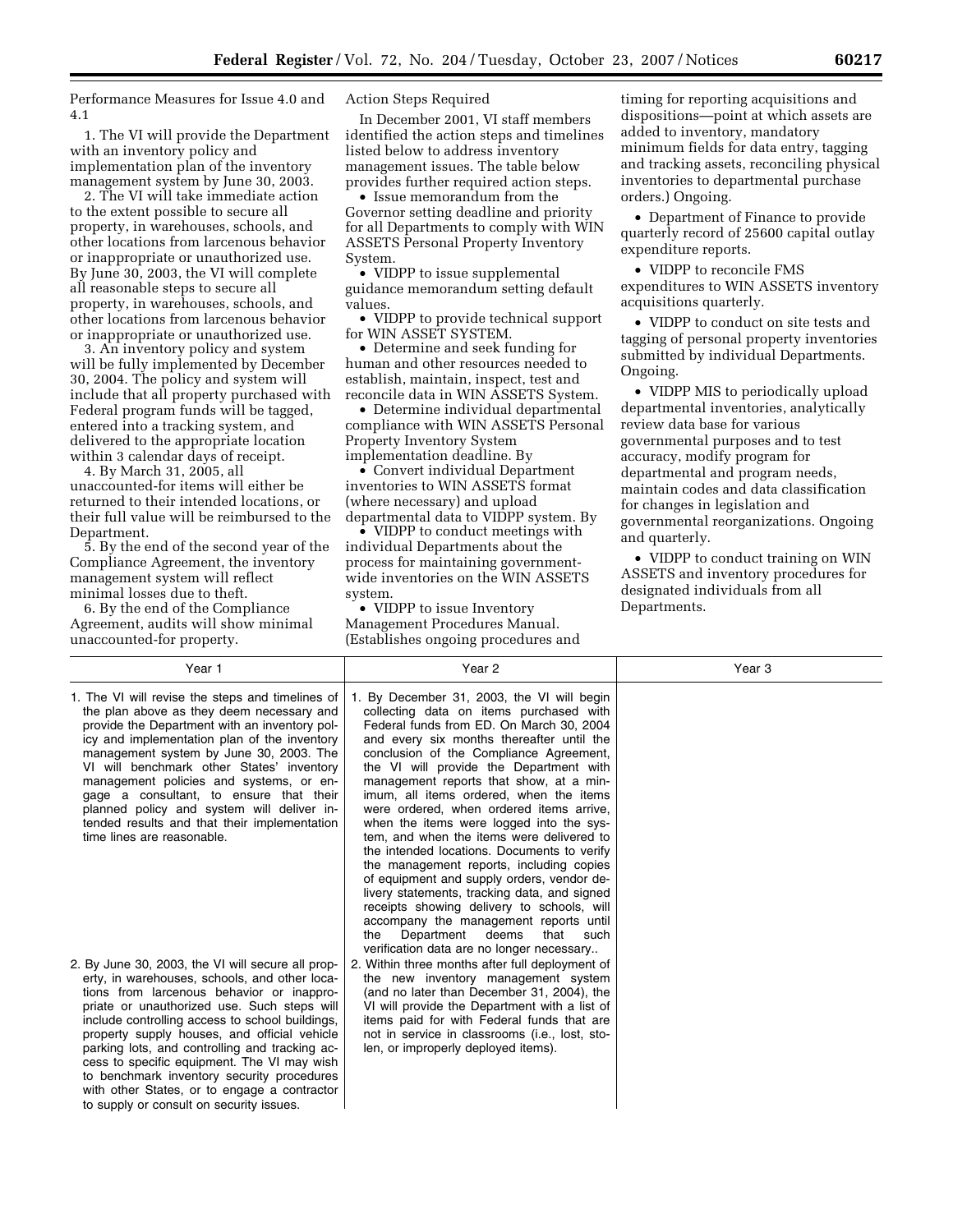| Year 1 | Year 2                                                                                                                                                                                                                                                                                                                                                                                                                                                                                                                                                                                                                                                                                                                                     | Year 3 |
|--------|--------------------------------------------------------------------------------------------------------------------------------------------------------------------------------------------------------------------------------------------------------------------------------------------------------------------------------------------------------------------------------------------------------------------------------------------------------------------------------------------------------------------------------------------------------------------------------------------------------------------------------------------------------------------------------------------------------------------------------------------|--------|
|        | 3. Within 6 months after full deployment of the<br>new inventory management system (and no<br>later than March 31, 2005), the VI will (1)<br>return improperly deployed, lost, or stolen<br>items to their intended locations as pos-<br>sible, (2) provide the Department with a re-<br>port of items and their values that are still<br>not properly in service in intended locations,<br>and (3) reimburse the Department for the<br>items that have not been returned properly<br>to service. The VI may wish to post a lost<br>property notice in media outlets, and/or<br>offer rewards for information leading to re-<br>turn of property.<br>4. The inventory management system will be<br>fully implemented by December 30, 2004. |        |

#### *Sub-Issue 4.2: Competitive Procurement (Improved Process)*

#### Sub-Issue Description

The current competitive procurement and contract process takes too long and does not ensure that vendors (contractors) for school services are hired and are paid on time. The VI will develop a new competitive procurement policy and process that ensures that school services, supplies, equipment and other necessary resources are provided and in classrooms when they are needed. The policy and process will also ensure that vendors are paid within 30 days of invoice receipt. In addition to the items noted above, the procurement management process will include procedures for flexible, timely contractual arrangements, sole source contracts, contract closeout activity, including receipt of goods certification, contracts release, and review of final payment.

In December 2001, VI staff developed the time lines listed in the table below for procurement, vendor payments, and delivery of supplies or equipment to end users. The procurement policy and process will ensure that the time lines are met in all instances by the conclusion of the Compliance Agreement

#### Procurements

• Department of Education from central supply sources in 2 days—1 week.

• On island purchases < \$5,000 in 2 weeks.

• On island purchases > \$5,000 in 3 weeks after receipt by the Department of Property and Procurement.

• Off island purchases < 3–4 weeks after receipt by the Department of Property and Procurement.

• Off island delivery of purchased items < 2 months.

#### Payment of Invoices

• Payment of invoices after receipt of acceptable goods or services in 20—30 days.

Delivery of Supplies or Equipment

• Delivery of received items to school, activity center, or school district in 3 days from receipt.

# Performance Measures for Issue 4.2

1. The VI will provide the Department with a procurement policy and implementation plan of the procurement management process by June 30, 2003.

2. A procurement policy and process will be fully implemented by September 30, 2004.

3. By September 30, 2003, the VI will revise the system of requiring 3 bids for each and every item submitted on a requisition to reduce the time needed to obtain required items to meet the procurement time lines noted above.

4. By September 30, 2003, the VI will develop and maintain a short-term emergency by-pass authority/option for items that cost less than \$10,000.

5. By the conclusion of the Compliance Agreement, the VI will receive all procurements purchased with Federal education program funds within the timeframes listed in the table above.

6. By the conclusion of the Compliance Agreement, the VI will pay vendors for all procurements related to education program within 30 days of receipt of the vendor's invoice.

# Action Steps Required

In December 2001, VI staff members identified the following action steps and timelines to address competitive

procurement issues and to meet the timelines listed in the table above.

- Flow chart new process.
- List key players and produce directory.

• Convene working committee meetings (all stakeholders). Monthly and ongoing.

• Develop effective document transmittal process, standardized forms, system changes specified, record retention policy, competition requirements, vendor certification and representations including eligibility, responsibilities redefined, personnel analysis, and reallocation recommendation.

• Prepare new government policies, procedures, and regulations.

• Review and approval of new policies, procedures and regulations.

• Distribute and provide orientation to stakeholders on new policies,

procedures, and regulations.

• Establish improved interagency communication and commitment.

• Hire needed personnel.

• Train all stakeholders and responsible personnel.

• Build accountability and timelines into personnel system.

• Pilot implementation of new policies, procedures, & regulations.

• Full implementation of new policies, procedures & regulations.

• Fully automate requisition,

purchase order, and contract writing process.

• Conduct periodic process review, identifying deficiencies and implementing continuous improvement actions. Ongoing.

• Full and effective implementation of new process. Ongoing.

• Establish review protocol for contracts such that VIOG and VIDJ review only selected contracts.